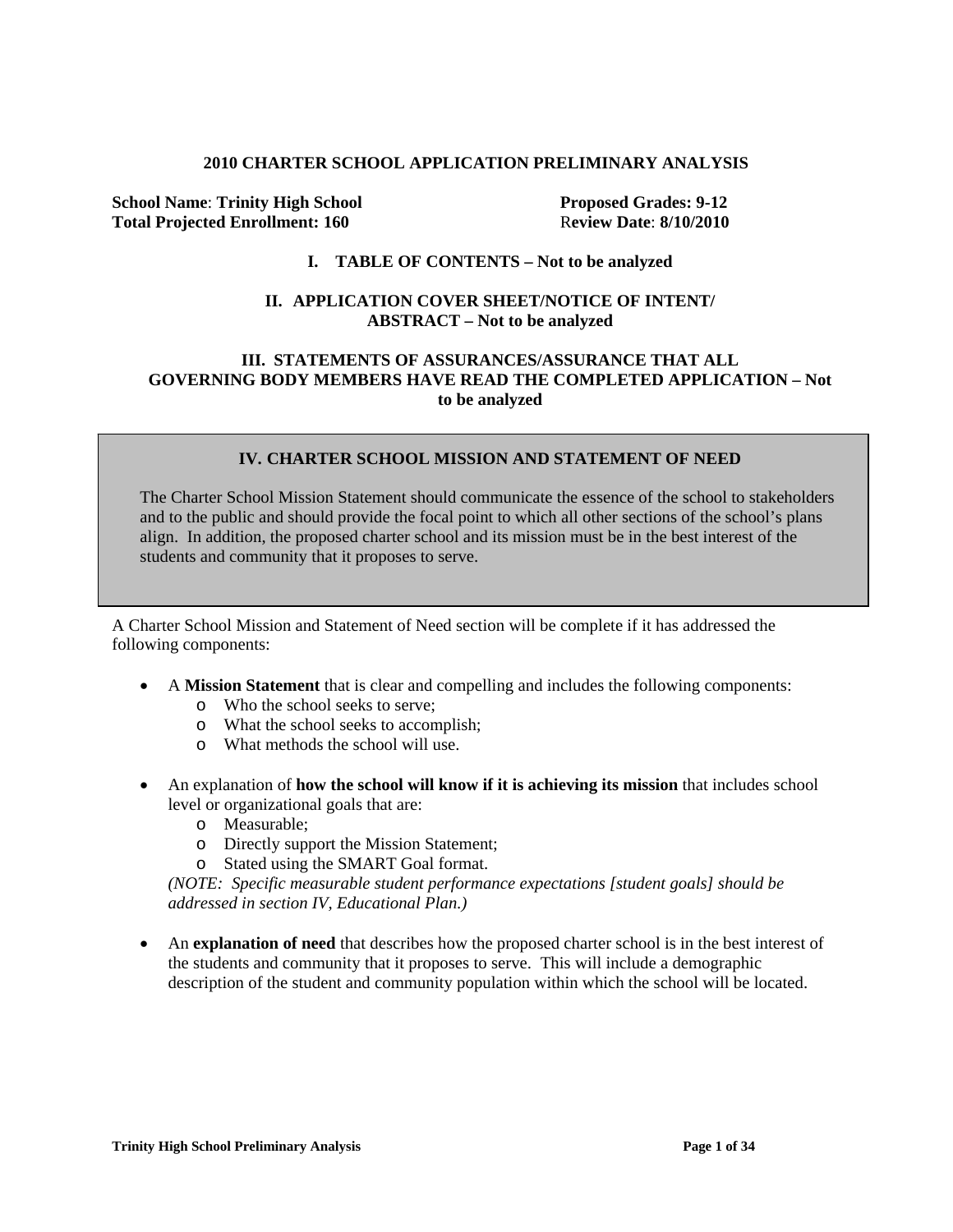**ANALYSIS: CHARTER SCHOOL MISSION AND STATEMENT OF NEED**

| ANALTSIS. CHARTER SCHOOL MISSION AND STATEMENT OF NEED<br>Criteria Not Sufficiently Addressed, Concerns & Additional | Reference                   |
|----------------------------------------------------------------------------------------------------------------------|-----------------------------|
| <b>Questions</b>                                                                                                     |                             |
| <b>Mission Statement</b>                                                                                             |                             |
| Substantial concern is raised about the name of this school,<br>$\bullet$                                            |                             |
| "Trinity," that implies many indicators that are in opposition                                                       | Pages 2-3, online resources |
|                                                                                                                      |                             |
| with the school's explanation that it "will not have any religious                                                   |                             |
| affiliation and will not proselytize or support any form of                                                          |                             |
| religion  "According to the online Merriam-Webster                                                                   |                             |
| Dictionary, the definition of Trinity is cited to be "the unity of                                                   |                             |
| Father, Son, and Holy Spirit as three persons in one Godhead                                                         |                             |
| according to Christian dogma and (not capitalized) a group of                                                        |                             |
| three closely related persons or things " The application fails                                                      |                             |
| to refer to or demonstrate a clear focus on three specific                                                           |                             |
| components that are central to the overall plan for this school.                                                     |                             |
| The plan does state that it is using the Cristo Rey model; and                                                       |                             |
| further research about the Cristo Rey educational program                                                            |                             |
| model indicates it to be "a quality, Catholic, college-                                                              |                             |
| preparatory education to students from families of limited                                                           |                             |
| financial means." "A Cristo Rey Network school shall meet the                                                        |                             |
| following standards. The school: <i>Standard one: Is explicitly</i>                                                  |                             |
| Catholic in mission and enjoys Church approval." (This                                                               |                             |
| standard is 1 of 10.) Source:                                                                                        |                             |
| www.cristoreynetwork.org/start/mission_effectiveness.shtml.                                                          |                             |
| Throughout this application and within the mission statement,                                                        | Pages 2, 16, 22-23          |
| the school demonstrates a focus on "knowledge of morals and                                                          |                             |
| ethics" and "the study of morality and ethics" and philosophy.                                                       |                             |
| Significant information that is required about all academic                                                          |                             |
| subjects, expected student performance, and clear assessments                                                        |                             |
| are missing.                                                                                                         |                             |
| Meaningful detail and important additional information is not<br>٠                                                   |                             |
| provided which would allow for an understanding of who the                                                           | Pages 2-6                   |
| school will serve, what the school will accomplish, and what                                                         |                             |
| methods the school will use. Specifically, components of the                                                         |                             |
| Mission Statement are difficult to discern amongst the                                                               |                             |
| extraneous explanations about school days, curriculum                                                                |                             |
| philosophy, religious affiliation, number of students, testing                                                       |                             |
| methods, measurable goals, and community involvement --                                                              |                             |
| none of which are included within the Mission Statement as                                                           |                             |
| compelling components that communicate the essence of the                                                            |                             |
| school.                                                                                                              |                             |
|                                                                                                                      |                             |
| <b>Achievement of Mission/Goals</b>                                                                                  |                             |
| Meaningful detail and important additional information is                                                            |                             |
| needed to make this section of the application complete; time-                                                       | Pages 2-3                   |
| specific achievement dates are missing. Clear metrics,                                                               |                             |
| measures, and timelines to measure student success for these                                                         |                             |
| goals are needed for grades 9, 10, and 12; significant data is                                                       |                             |
| missing to address what data will be collected for these grades                                                      | Page 2                      |
| that are not tested as part of NMSBA.                                                                                |                             |
|                                                                                                                      |                             |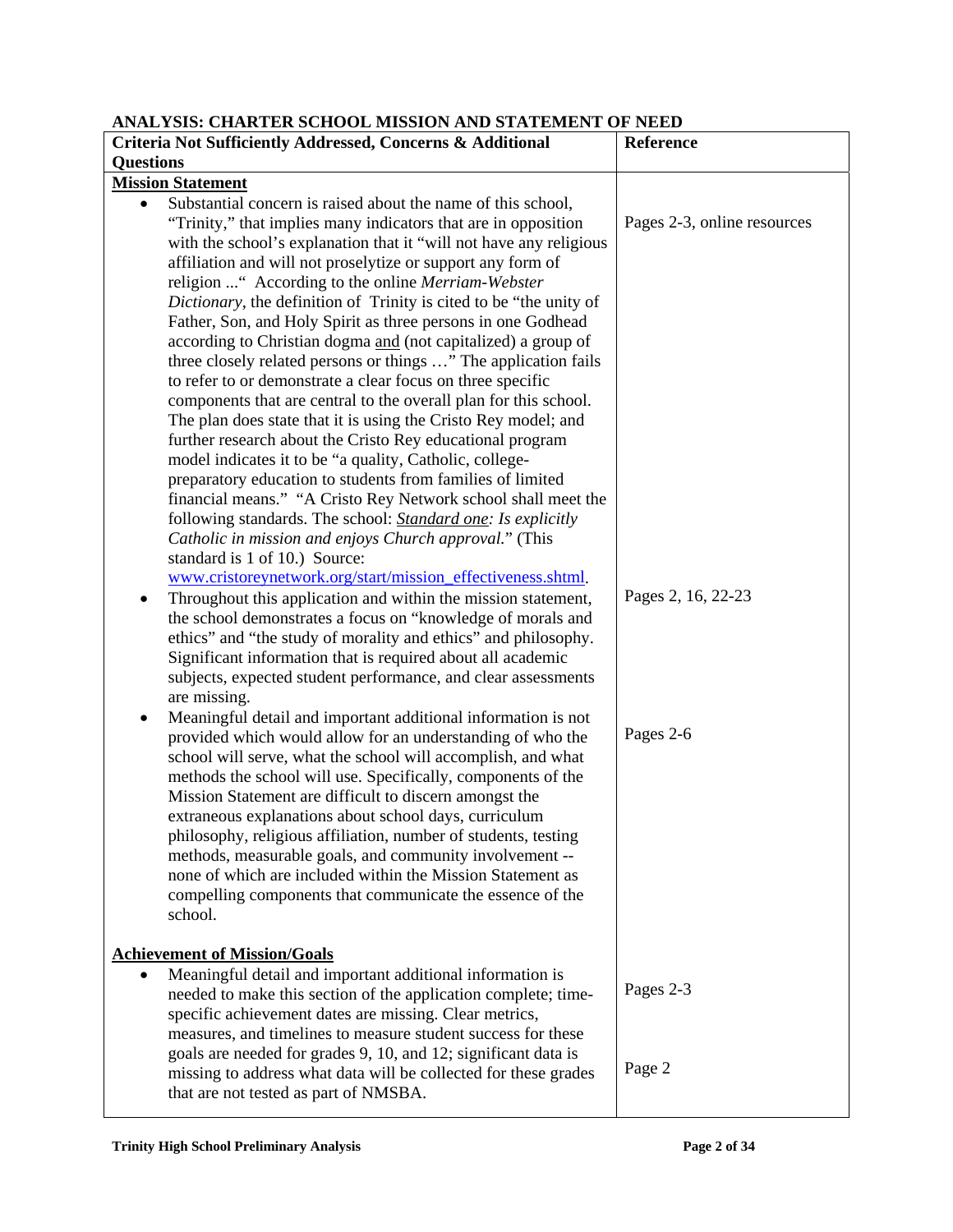| Significant detail and additional important information that<br>specifically provide relevant research-based data to support the<br>applicant's claims of the proven success of the Cristo Rey<br>model are missing. The application does not specifically<br>identify any of the research that supports these stated<br>conclusions.                                                                                                                                                                                                                                                                                                                                          | Page 5    |
|--------------------------------------------------------------------------------------------------------------------------------------------------------------------------------------------------------------------------------------------------------------------------------------------------------------------------------------------------------------------------------------------------------------------------------------------------------------------------------------------------------------------------------------------------------------------------------------------------------------------------------------------------------------------------------|-----------|
| The first three goals cited in this section are student goals, not<br>school/organizational goals.                                                                                                                                                                                                                                                                                                                                                                                                                                                                                                                                                                             | Pages 4-6 |
| <b>Explanation of Need</b>                                                                                                                                                                                                                                                                                                                                                                                                                                                                                                                                                                                                                                                     |           |
| This section lacks significant, meaningful detail and requires<br>important additional information to be reasonably<br>comprehensive regarding the student demographic data for the<br>Española Valley. Dropout and student achievement rates for<br>Española students are missing. The data provided is for all New<br>Mexico students. Per the application prompt, "a demographic<br>description of the student and community population within<br>which the school will be located" is required.<br>Community and workforce/employment data is missing to help<br>establish need and determine if the support framework for the<br>proposed work experience program exists. | Pages 4-5 |
| "The School is committed to forming a safe environment<br>٠<br>through ongoing monitoring and supplemental supervision for<br>the students." This was noted to be a priority for parents and the<br>school, however, follow-through development and explanation<br>details for who and how such a plan would be implemented are                                                                                                                                                                                                                                                                                                                                                | Page 6    |
| missing in the application.                                                                                                                                                                                                                                                                                                                                                                                                                                                                                                                                                                                                                                                    |           |

# **CHARTER SCHOOL MISSION AND STATEMENT OF NEED SUMMARY**

Please summarize your analysis of the Mission and Statement of Need section of the school's application. Your summary should reflect your overall impression of the section as presented.

### **Summary Analysis**

- Clear indications and comments throughout the application suggest that this will be a sectarian (Catholic) school. This school's chosen name (Trinity) and educational program model (Cristo Rey) blurs the line for separation of church and state. Research information and data provided on the Cristo Rey website coupled with the clear focus of teaching philosophy courses "in a values-centered education" (p. 22) and teaching ethics and morals/morality suggest that the basis for this educational program will be religious in nature. Further, throughout the application, a perceived lesser focus is noted on core academics and student performance. Significant information that is required about all academic subjects, expected student performance, and clear assessments are missing.
- The Charter School Mission Statement should communicate the essence of the school to stakeholders and to the public and should provide the focal point to which all other sections of the school's plans align. The lack of a strong, concise Mission Statement provides incomplete communication about the essence of the school and fails to provide the complete focal point to which all other sections of the school's plan should align. Research-based data that would support the claims of the "proven success" of the proposed Cristo Rey model and the applicant's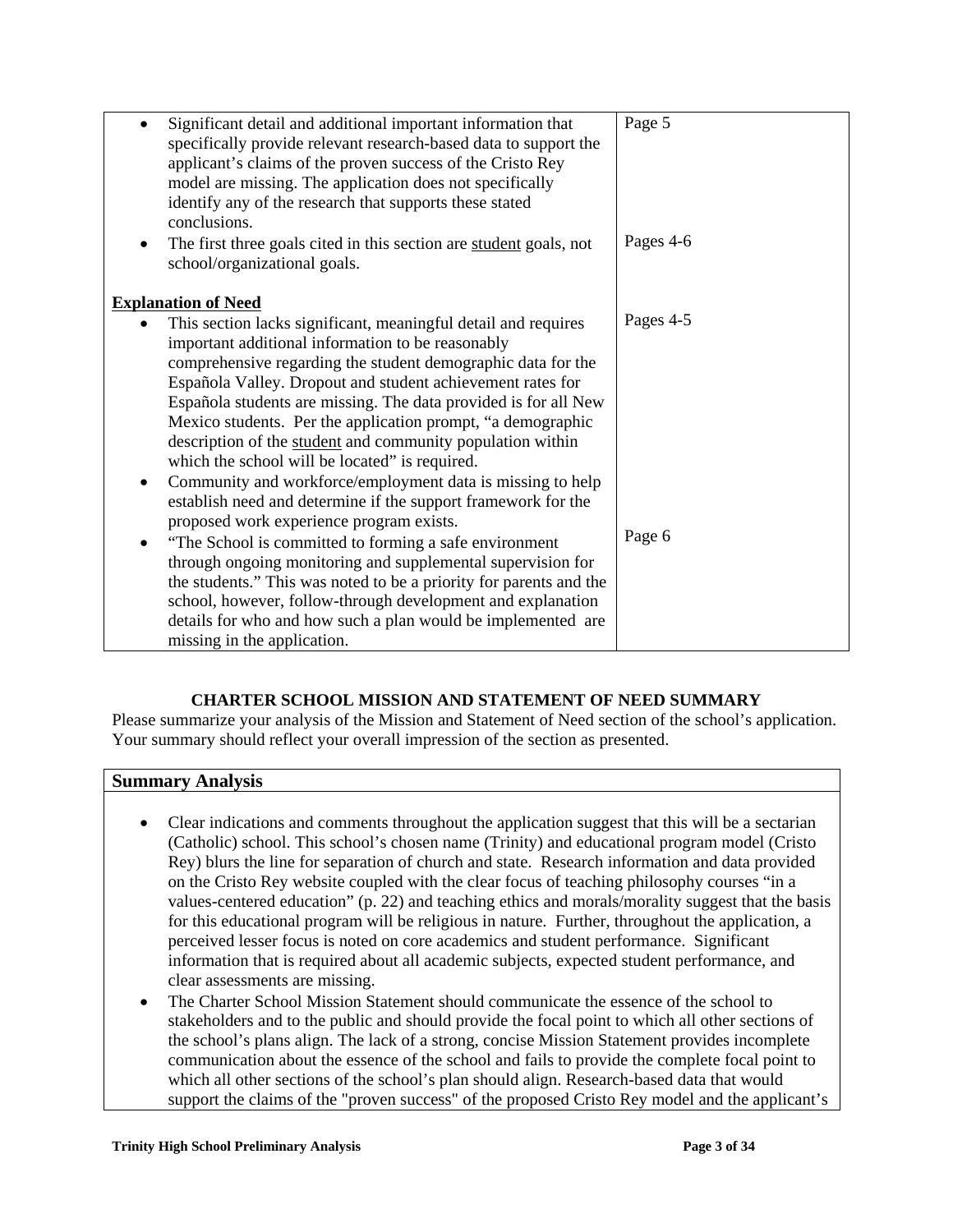statement that, "There are no schools in northern New Mexico that offer both a comprehensive academic and career skills development program …" are missing. Substantial concerns are raised for how the school will know it is achieving its mission because they have failed to provide clear and measurable organizational/school goals written as SMART goals.

- In addition, the proposed charter school and its mission must be in the best interest of the students and community that it proposes to serve. However, missing from this application is Española student/community demographic information and student achievement data. Also missing is higher education and workforce data that would support the feasibility of implementing the proposed work training experience.
- The applicant failed to follow the directions provided for compiling the contents of this application, starting with failure to cite page numbers for the section and subsection titles in the Table of Contents, addressing all prompts in the order requested within the application, failure to tab the indices and number all pages, and ending with no Bibliography of sources/resources/data cited. Poor "cut and paste" inserts throughout the application resulted in poor readability, inclusion of irrelevant and disjointed information, and incomplete information. Numerous spelling and grammatical errors are also found throughout the entire document.

# **V. EDUCATIONAL PLAN**

The educational plan should describe who the school expects to serve; what the students will achieve; how they will achieve it; and how the school will evaluate performance. It should provide a clear picture of what a student who attends the school will experience in terms of educational climate, structure, materials, schedule, assessment and outcomes.

# **A. CURRICULUM FRAMEWORK**

The New Mexico Content Standards, Benchmarks and Performance Standards provide the content requirements and expectations for students in all public schools. The description of the curriculum should provide a sense not only of what the school will teach but also of how and why. (*NOTE: Refer to the Glossary of Terms Used in the Application, last two pages of this document, to assist in the analysis of this section.)*

A description of the Curriculum Framework will be complete if it has addressed the following components:

### **1. Philosophy and Approach to Instruction:**

- A description of the educational philosophy and curricular approach of the proposed school.
- A description of why the particular educational philosophy and/or approach were selected.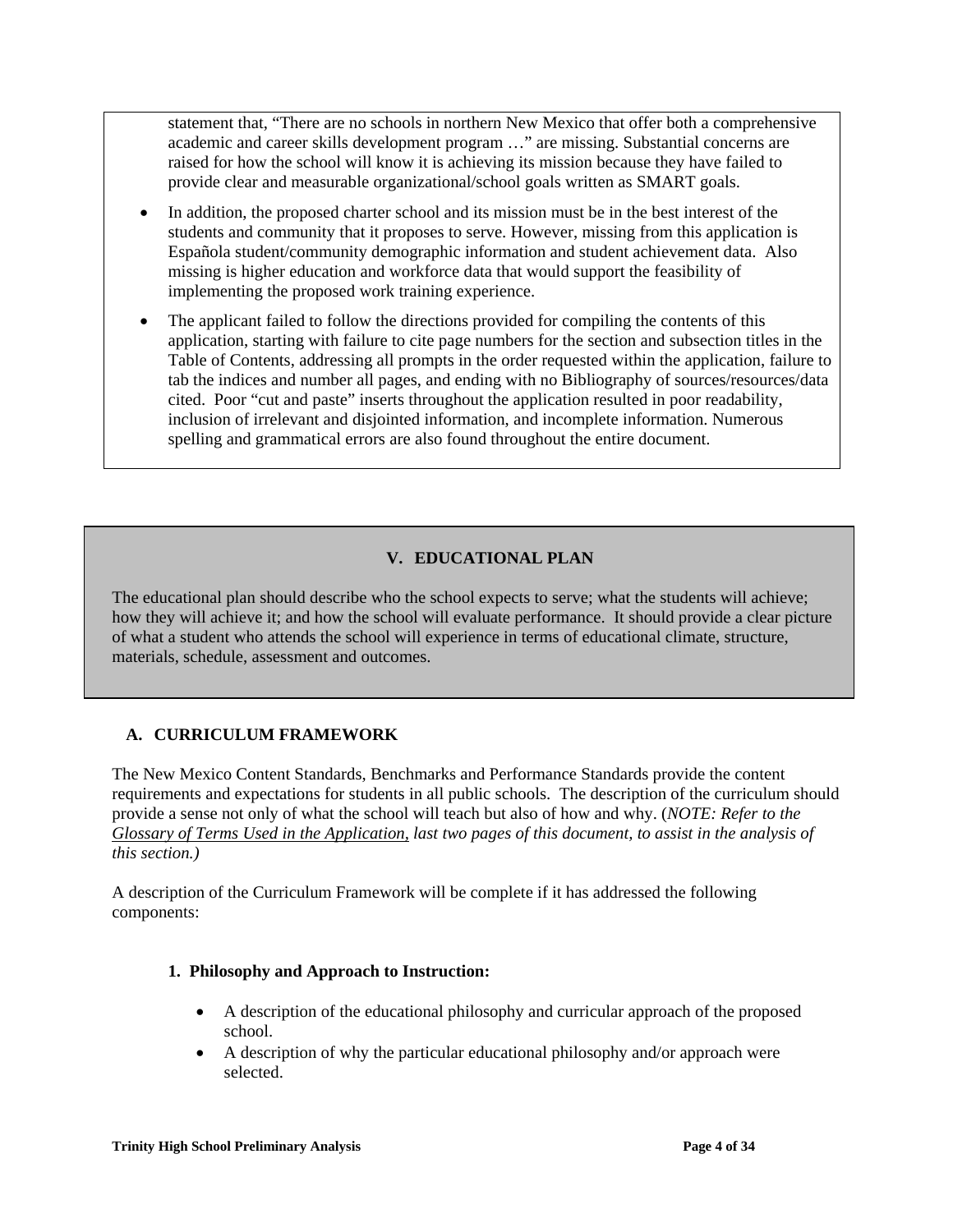- Documentation, research, and/or a rationale that supports the educational philosophy and curricular approach.
- An explanation of why the educational philosophy and/or approach is/are likely to result in improved educational performance of students.
- A description of how the educational philosophy and/or approach align with the school's mission and student needs.

### **2. Description of the Curriculum**

- **If the curriculum has already been selected/developed:** A detailed description of the curriculum that includes a scope and sequence.
- If the curriculum has yet to be developed: A description of the proposed curriculum and a specific plan for its development that will include a scope and sequence. The development plan should include a description of the process, a timeline, and resources (including staffing) to be utilized.

### **3. Alignment with NM Standards**

- A copy of the alignment document if it was completed, **OR**
- If the alignment has not been completed, a description of the process and a specific timeline to be used for aligning the curriculum with the New Mexico Standards.

### **4. Strategies and Methods:**

- A description of the strategies and methods to be used in delivering the curriculum.
- An explanation of how the curriculum will address students' needs and assist students in reaching the NM Standards. *(NOTE: Students with special needs, including students who require bilingual education, special education or are limited English proficient, should be addressed in Subsection D: Special Populations)*
- A descriptive example of the curricular strategies and methods in action in the classroom.
- A description of professional development that may be necessary for implementation of the strategies and methods to be used in delivering the curriculum.

# **ANALYSIS: EDUCATIONAL PHILOSOPHY AND APPROACH TO INSTRUCTION**

| Criteria Not Sufficiently Addressed, Concerns & Additional<br><b>Questions</b>                                                                                                                                                                                                                                                                                                                           | <b>Reference</b> |
|----------------------------------------------------------------------------------------------------------------------------------------------------------------------------------------------------------------------------------------------------------------------------------------------------------------------------------------------------------------------------------------------------------|------------------|
| <b>Philosophy and Approach to Instruction</b>                                                                                                                                                                                                                                                                                                                                                            |                  |
| This section raises substantial concern for the applicant's<br>$\bullet$<br>understanding of the school's philosophy and curricular<br>approach to instruction and presents incomplete information in<br>this section. The applicant confuses educational philosophy and<br>curricular approach with instructional delivery approaches,<br>methods, and tools.                                           | Pages 8-15       |
| Documentation, research, and/or a rationale that supports the<br>$\bullet$<br>educational philosophy and curricular approach are missing.<br>Also missing are an explanation and specific information<br>detailing why the educational philosophy and approach are<br>likely to result in improved educational performance of students<br>in this school. Page 13 presents limited information that "the | Pages 2, 8, 13   |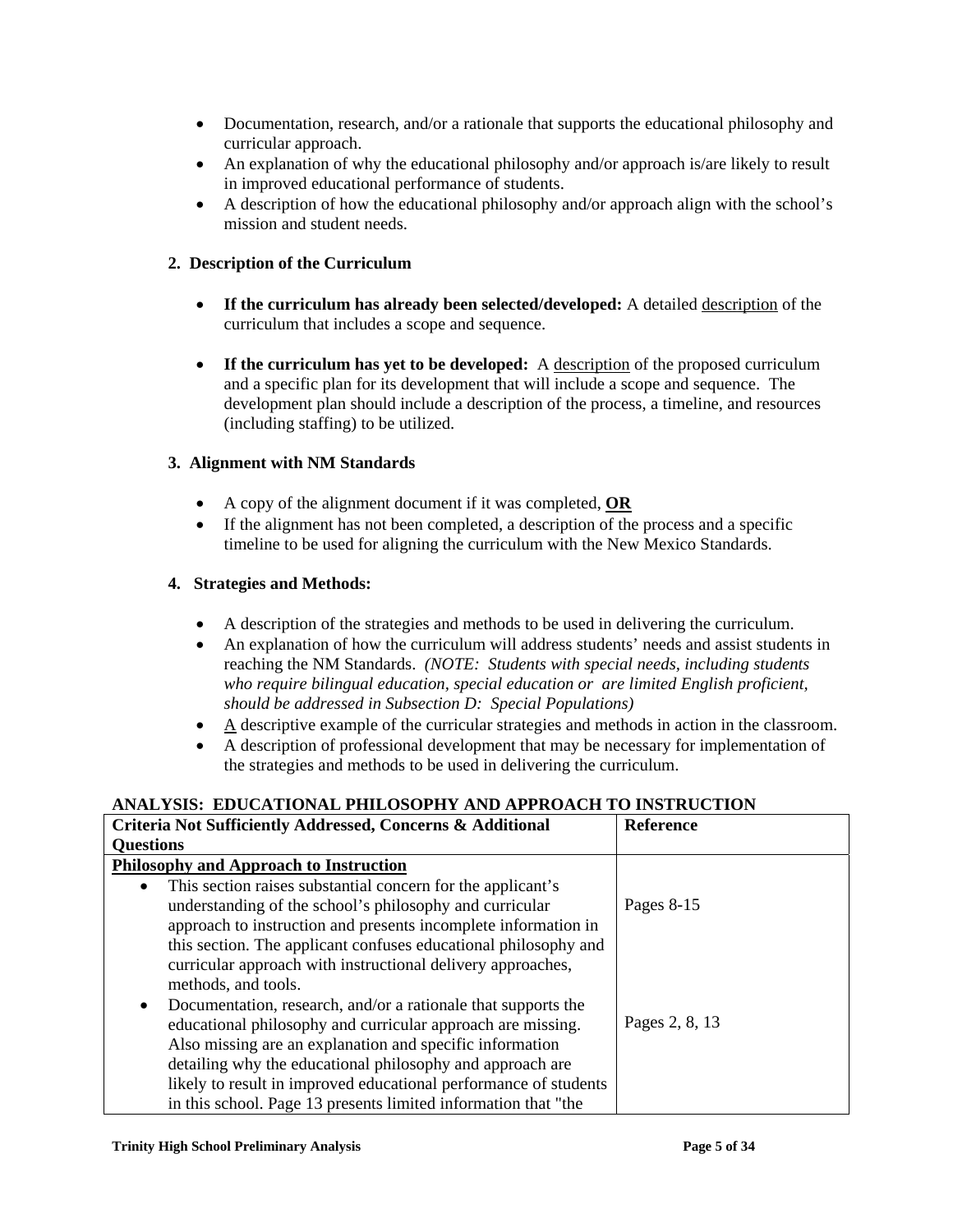| curriculum was selected based on proven and previously                     |         |
|----------------------------------------------------------------------------|---------|
| implemented programs." and cites reading and math                          |         |
| improvement data/information for freshman and sophomores                   |         |
| found in the Cristo Rey Report Card, July 2009. This report                |         |
| card lacks information regarding overall student achievement               |         |
| for all grades 9-12 and fails to compare student similarities and          |         |
| rationale for how and why this same model will work for this               |         |
| proposed school. Also missing is a description of how the                  |         |
|                                                                            |         |
| educational philosophy and approach aligns with the school's               |         |
| mission and student needs. A clear focus on all core academic              |         |
| subjects is missing, and the plan fails to provide curricular              |         |
| information for delivering music, PE, and elective classes other           |         |
| than Philosophy.                                                           |         |
| The graduation rates are cited to be "70% or higher." in this<br>٠         | Page 8  |
| section. This conflicts with the 99% rate cited in the mission             |         |
| section on page 2.                                                         |         |
| Significant detail and important additional information are<br>$\bullet$   | Page 13 |
| missing regarding what 9th grade students will be doing on                 |         |
| Friday -- the "student work day" for students in grades 10-12.             |         |
| Further, it is unclear which teachers will be available to provide         |         |
| instruction on these Fridays when professional development,                |         |
| collaboration, and work site visits are also cited to occur during         |         |
| this same day.                                                             |         |
| Also missing is specific detail to explain the school's alternative<br>٠   |         |
| plans for any student who is ineligible due to age, does not have          | Page 13 |
| a job, can't keep a job, gets dismissed from a job or is otherwise         |         |
| unable to participate in the professional work program at any              |         |
| point of his/her educational program. Supervision and staffing             |         |
| for this program is not provided.                                          |         |
| The application indicates that "staff members will act as<br>٠             | Page 12 |
| advisors who help the students make a plan that outlines their             |         |
| career and future. The counselor will meet with the students               |         |
| individually twice a year to check on their progress and update            |         |
|                                                                            |         |
| the plan." Clarification is needed to determine to which plan              |         |
| the school is referring.                                                   | Page 13 |
| Substantial concern is raised that "Community members will be              |         |
| involved in all levels of School activities, including auxiliary           |         |
| teaching " Classes must be taught by HQT who are                           |         |
| appropriately licensed and certified per NM statutory                      |         |
| requirements.                                                              |         |
|                                                                            |         |
| <b>Description of the Curriculum</b>                                       |         |
| This incomplete section raises substantial concerns about the<br>$\bullet$ | Page 15 |
| applicant's understanding of curriculum development and                    |         |
| implementation (including instructional delivery). Overall, this           |         |
| section lacks significant detail and important additional                  |         |
| information to be reasonably comprehensive in its curricular               |         |
| philosophy/approach to education and demonstrates lack of                  |         |
| preparation. Missing Items are:                                            |         |
| A detailed description of the proposed curriculum and a<br>➤               |         |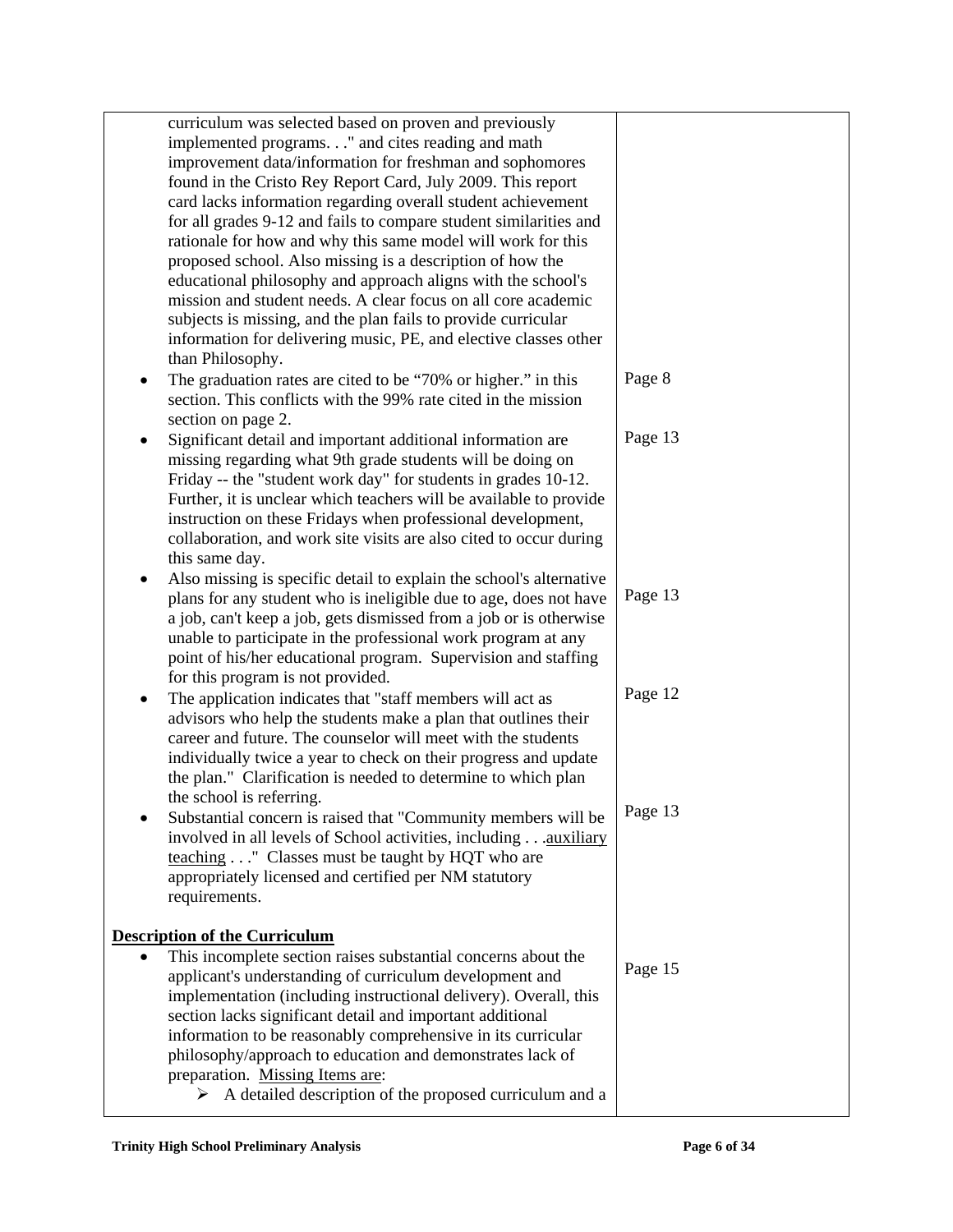| specific plan for its development that will include a                    |         |
|--------------------------------------------------------------------------|---------|
| scope and sequence and a description of the process                      |         |
|                                                                          |         |
| and timeline. Elective courses, other than Philosophy,                   |         |
| are missing from this section.                                           |         |
| A description of the educational philosophy and<br>$\blacktriangleright$ |         |
| curricular approach to be implemented;                                   |         |
| A description of why the School's approach and<br>≻                      |         |
| philosophy was selected; and                                             |         |
| An explanation of why the educational philosophy and<br>➤                | Page 10 |
| approach are likely to result in improved educational                    |         |
| performance of students is missing.                                      |         |
|                                                                          |         |
|                                                                          |         |
| The plan states that the "School will follow all the state's goals       |         |
| objectives related to curriculum." This section lacks significant        | Page 10 |
| detail and important additional information that specifies what          |         |
| these "goals objectives" are. Also missing from the curriculum           |         |
| development and implementation plans are specific timelines.             |         |
| Significant detail and additional important information that<br>٠        | Page 13 |
| specifically provides relevant research-based data to support the        |         |
| applicant's claim that work experience positively influences             |         |
| academic performance are missing.                                        |         |
| Significant detail and additional important information that             |         |
| specifically provides relevant research-based data to support the        | Page 15 |
|                                                                          |         |
| applicant's claims are missing relative to "when a student has a         |         |
| clear understanding of the underpinnings of moral choices and            |         |
| one's personal responsibility, then that student is more likely,         |         |
| with that knowledge, to make prudent choices "The                        |         |
| application also purports, "This self-awareness and personal             |         |
| responsibility for moral choices in everyday life will result in         |         |
| better classroom discipline, a great decline in bullying, allow          |         |
| teachers to deliver the curriculum without the incessant                 |         |
| interruptions that always plague classrooms these days, and              |         |
| students will therefore learn more than in other classroom               |         |
| settings." Relevant, research-based data to support these claims         |         |
| is also missing.                                                         |         |
| "The curriculum and undisturbed classroom learning                       | Page 15 |
|                                                                          |         |
| environment will greatly facilitate the School's mission and             |         |
| students' needs." This is cited to help prepare students for             |         |
| college along with the School instilling "within its students the        |         |
| classic understanding of morals and ethics so that our graduates         |         |
| will be able to make wise and informed choices We believe                |         |
| the curriculum can accomplish this goal." Significant detail             |         |
| and additional important information that specifically provide           |         |
| relevant research-based data to support these claims are                 |         |
| missing.                                                                 |         |
| Significant detail and important additional information are              |         |
| missing about the School's expectations for its core curriculum          | Page 10 |
|                                                                          |         |
| "mastery and skill development" levels, measures, and the                |         |
| grade levels involved.                                                   |         |
| The plan cites that ".the School will incorporate an                     |         |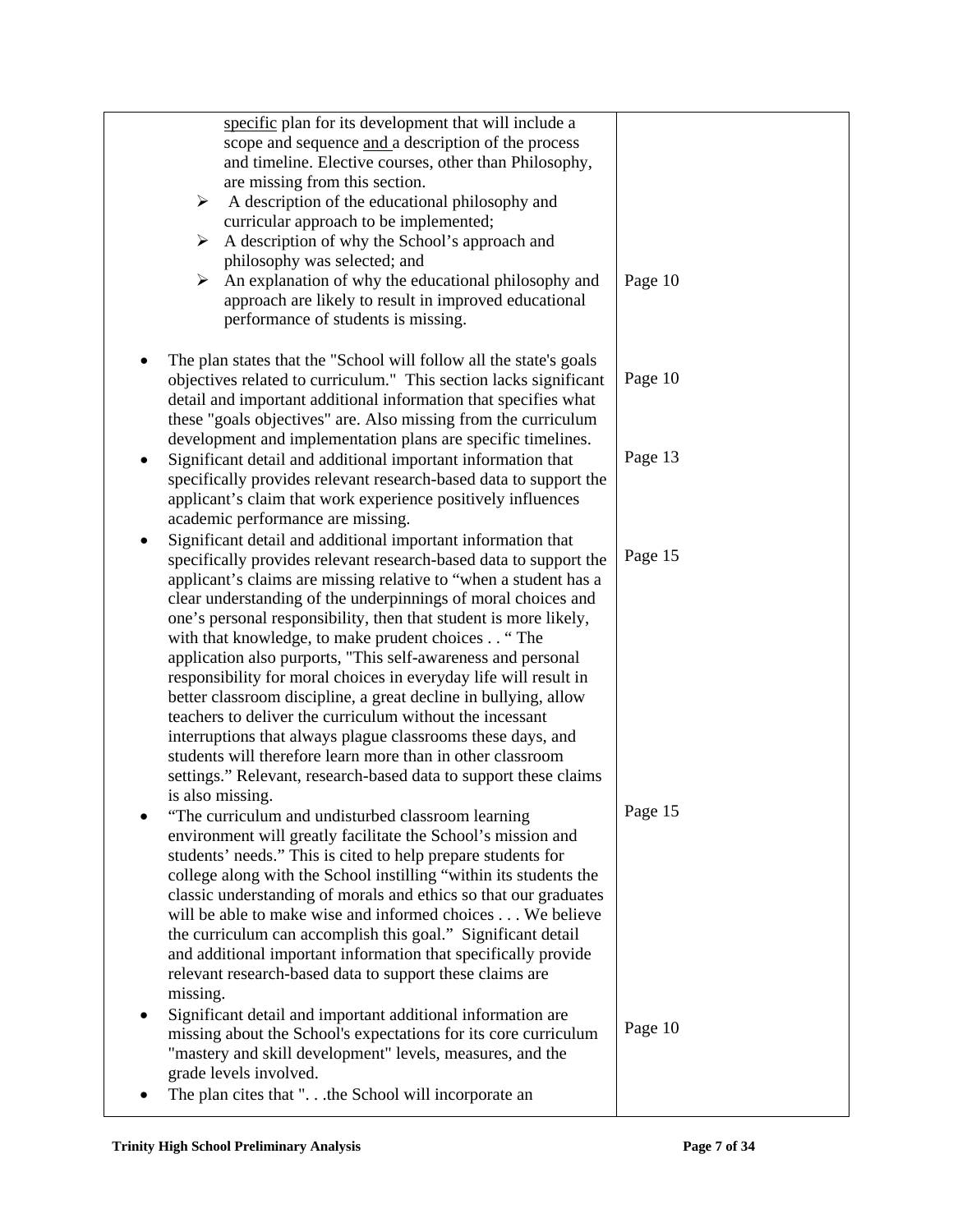|   | enrichment curriculum, which will include a secondary                                                                           | Pages 10 and 13               |
|---|---------------------------------------------------------------------------------------------------------------------------------|-------------------------------|
|   | language, philosophy and leadership training." Significant                                                                      |                               |
|   | detail and important additional information to make this section                                                                |                               |
|   | reasonably comprehensive and complete are missing. Also                                                                         |                               |
|   | missing are significant detail and important additional                                                                         |                               |
|   | information regarding the curricular development for PE,                                                                        |                               |
|   | leadership, character and citizenship, career exploration/goals,                                                                |                               |
|   | philosophy, and the cited course electives presented on pages                                                                   |                               |
|   | 22-23 and 26-27. Also missing is a Financial Literacy course as                                                                 |                               |
|   | required.                                                                                                                       |                               |
|   | Significant detail and important additional information are                                                                     |                               |
|   | missing regarding the curriculum and staff                                                                                      | Pages 2, 8, 11, 13 14, 29, 51 |
|   | oversight/supervision for the required off-site work program to                                                                 |                               |
|   | be completed by students starting in grade 10. The application                                                                  |                               |
|   |                                                                                                                                 |                               |
|   | fails to indicate if work program participation is required for                                                                 |                               |
|   | grades 10-12 or just some of those years. The applicant does                                                                    |                               |
|   | not provide the exact delivery model and schedule to implement<br>the work experience component. Page 2 cites, ". we will build |                               |
|   | into our program the model of working one day a week in a                                                                       |                               |
|   | professional environment." Page 13 indicates that "Each student                                                                 |                               |
|   | will average working four full days per month." Complete,                                                                       |                               |
|   | comprehensive information to indicate where grades 10-12                                                                        |                               |
|   | students would be during the remaining school days and                                                                          |                               |
|   | instructional time during all other Fridays is missing. Further,                                                                |                               |
|   | information to indicate whether or not the work program will                                                                    |                               |
|   | provide graduation course credit(s) is missing. Page 14 states,                                                                 |                               |
|   | "One way to get the students ready for college and work is to                                                                   |                               |
|   | make 'working' part of the curriculum." Page 8 cites, "Through                                                                  |                               |
|   | a curriculum enriched by actual weekly work in a professional                                                                   |                               |
|   | environment." and Page 51 cites that the educational program                                                                    |                               |
|   | will emphasize the "one day a week work component."                                                                             |                               |
|   | Curriculum development, strategies/methods, credit-earning                                                                      |                               |
|   | opportunities, and implementation plans for the work program                                                                    |                               |
|   | are missing. This section creates confusion and demonstrates a                                                                  |                               |
|   | major lack of preparation for the work experience program.                                                                      |                               |
|   | Substantial concern is raised for the applicant's ability to                                                                    |                               |
|   | implement this program in practice.                                                                                             |                               |
|   | The plan indicates that the work study/experience program                                                                       |                               |
|   |                                                                                                                                 | Page 13                       |
|   | "will follow the School year with specialized academic<br>scheduling which will enable students to work without ever            |                               |
|   | missing a class." Also stated, "The purpose of this program will                                                                |                               |
|   | be to enable students to take college preparatory classes."                                                                     |                               |
|   | This plan is incomplete and lacks meaningful detail and                                                                         |                               |
|   | requires important additional information to explain how it fits                                                                |                               |
|   | into the proposed grades 10-12 student learning program and a                                                                   |                               |
|   | rationale for why a 4-day week is selected for these grades and                                                                 |                               |
|   | this model.                                                                                                                     |                               |
|   |                                                                                                                                 |                               |
| ٠ | This section lacks significant detail and important additional<br>information regarding the development and implementation in   |                               |
|   | the classroom of thematic units, team projects, technology                                                                      | Pages 15 and 29-30            |
|   |                                                                                                                                 |                               |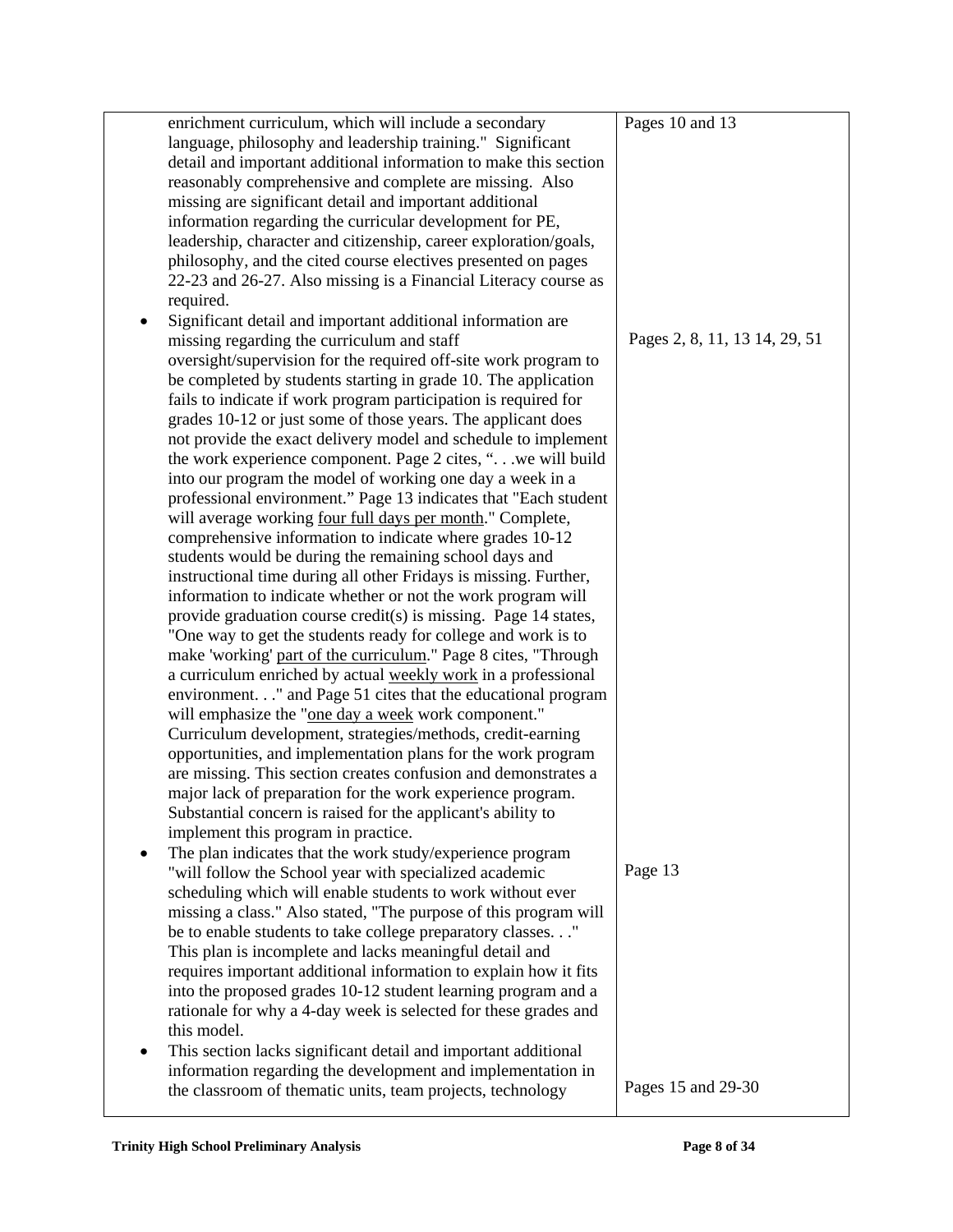| applications, and online computer classes. Overall, this section<br>is filled with promises and plans to meet the State's curricular<br>requirements but lacks detail and specifics for how and who<br>will be responsible and when such activities will occur. No<br>course electives are cited for computer/technology training.<br>Significant detail and important additional information to make<br>this section reasonably comprehensive and complete are<br>missing regarding the design of the college or university<br>preparatory program/components and implementation activities.<br>Implementation plans for a dual credit program are missing.<br>Additionally, plans/strategies for delivering the philosophy<br>courses that are emphasized in the mission section are missing.<br>Significant detail and important additional information are<br>$\bullet$<br>missing regarding curriculum and implementation for Project<br>Lead the Way (PLTW) mentioned on page 46. Meaningful<br>detail and important information to explain why this program<br>was selected and how it supports the school's mission, goals,<br>and educational plan are also missing.<br>The plan states that it is using the Cristo Rey model; and further<br>٠ | Page 31<br>Pages 28 and 46 |
|----------------------------------------------------------------------------------------------------------------------------------------------------------------------------------------------------------------------------------------------------------------------------------------------------------------------------------------------------------------------------------------------------------------------------------------------------------------------------------------------------------------------------------------------------------------------------------------------------------------------------------------------------------------------------------------------------------------------------------------------------------------------------------------------------------------------------------------------------------------------------------------------------------------------------------------------------------------------------------------------------------------------------------------------------------------------------------------------------------------------------------------------------------------------------------------------------------------------------------------------------------|----------------------------|
| research on the website provided about the Cristo Rey<br>educational program model indicates it to be "a quality,<br>Catholic, college-preparatory education to students from<br>families of limited financial means." "A Cristo Rey Network<br>school shall meet the following standards. The school: Standard<br>one: Is explicitly Catholic in mission and enjoys Church<br>approval." Based on this model, substantial concern is raised<br>that Trinity's educational program and curricular content will<br>not be compliant with the required separation of church and<br>state per the following: NMAC 22-13-15. Public school<br>instruction; prohibition;                                                                                                                                                                                                                                                                                                                                                                                                                                                                                                                                                                                      | Page 2                     |
| <b>Alignment with NM Standards</b><br>Significant, meaningful detail and important additional information to<br>address the school's plans, a description of the process, and a specific<br>timeline to be used for the alignment of all of its course curricula, the<br>work study program, and online/computer-based instruction<br>components are missing. Plans for a systematic comparison of the<br>school's curricula with the NM standards, identification of gaps between<br>the NM standards and the school's curricula and plans for writing<br>additional curricula to address any identified gaps are missing. The<br>plan states, ".our academic programs will favorably impact the<br>Statewide Adequacy Standards requirements." -- clear definition for<br>what these refer to is missing.                                                                                                                                                                                                                                                                                                                                                                                                                                              | Pages 27-28                |
| <b>Strategies and Methods</b><br>Significant detail and important additional information are<br>missing regarding the specifics about "Dr. Marzano's<br>Professional Learning Communities school model" and what                                                                                                                                                                                                                                                                                                                                                                                                                                                                                                                                                                                                                                                                                                                                                                                                                                                                                                                                                                                                                                         | Page 11                    |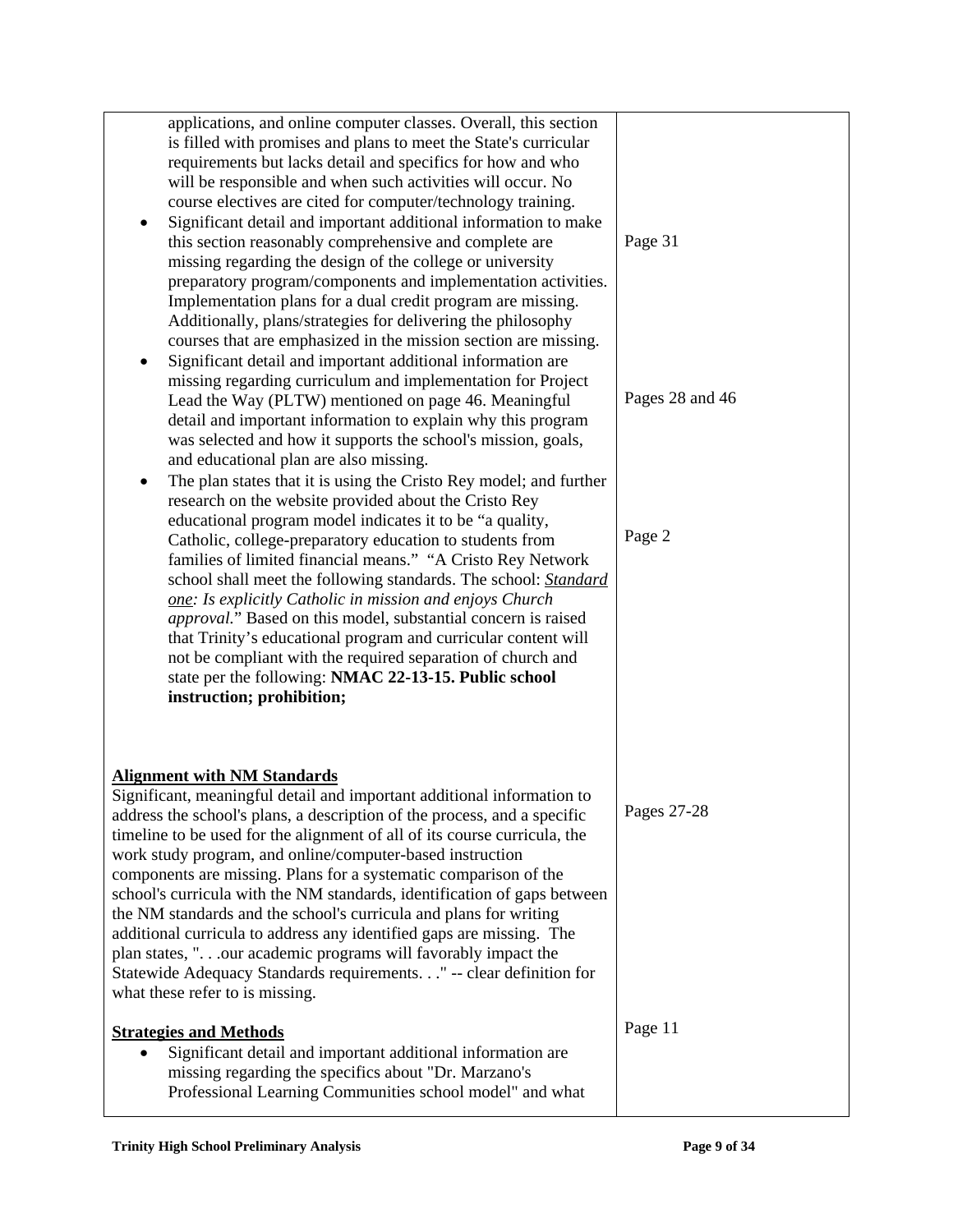| outcomes will be achieved for student learning by               | Pages 3, 10-11, 13, 29-30, 32- |
|-----------------------------------------------------------------|--------------------------------|
| implementing this model.                                        | 34 and Apdx C                  |
| A descriptive example of the curricular strategies and methods  |                                |
| in action in the classroom is missing.                          | Pages 10, 32, 34               |
| Significant, comprehensive detail is missing regarding the      |                                |
| timeline, resources, and funding for teacher/staff professional |                                |
| development (PD) for the numerous instructional strategies and  |                                |
| methods described. Expectations are cited that teachers will    |                                |
| attend in-service on Friday's, after school, staff meetings,    |                                |
| collaborations, at conferences, online, during orientation, as  |                                |
| well as initiate research and continue PD on their own time.    |                                |
| Page 3 cites, "While students are working on this fifth day,    |                                |
| teachers and Principals will use this time for training,        |                                |
| collaboration, curriculum planning, and contacts with parents   |                                |
| and community members." The plan cites several strategies and   |                                |
| methodologies to be implemented but lacks specific              |                                |
| professional development and funding to train teachers. (PD is  |                                |
| cited for the following: Content Standards, Solution Tree,      |                                |
| Baldrige, computer-based instruction, Writing for Success,      |                                |
| character education, and STAR, MAPS assessments and data-       |                                |
| driven instruction.)                                            |                                |
| Significant detail and important additional information are     | Page 28                        |
| missing to explain how the after-school program, home visits,   |                                |
| and Seminar for Parents support and/or will be integral         |                                |
| components in the School's proposed program.                    |                                |

# **B. EDUCATIONAL PROGRAM**

The educational program should support the school's educational plan. A description of the educational program will be complete if it has addressed the following components:

# **1. Length of School Day and School Year:**

- The proposed length of the school day, including the number of instructional hours;
- The proposed length of the school year, including number of days and total number of instructional hours;
- A description of how the proposed length of the school day and school year support the Educational Plan.

# **2. Grade Levels, Class Size and Projected Enrollment:**

- The grade levels the charter school proposes to serve;
- If a phase-in of grade levels is proposed, a plan for the phase-in by year and grade levels and a rationale for the phase-in plan;
- The total projected student enrollment (at full enrollment for the school).
- Projected class size.

# **3. Graduation Requirements (if applicable):**

• The school's proposed credits and requirements for graduation.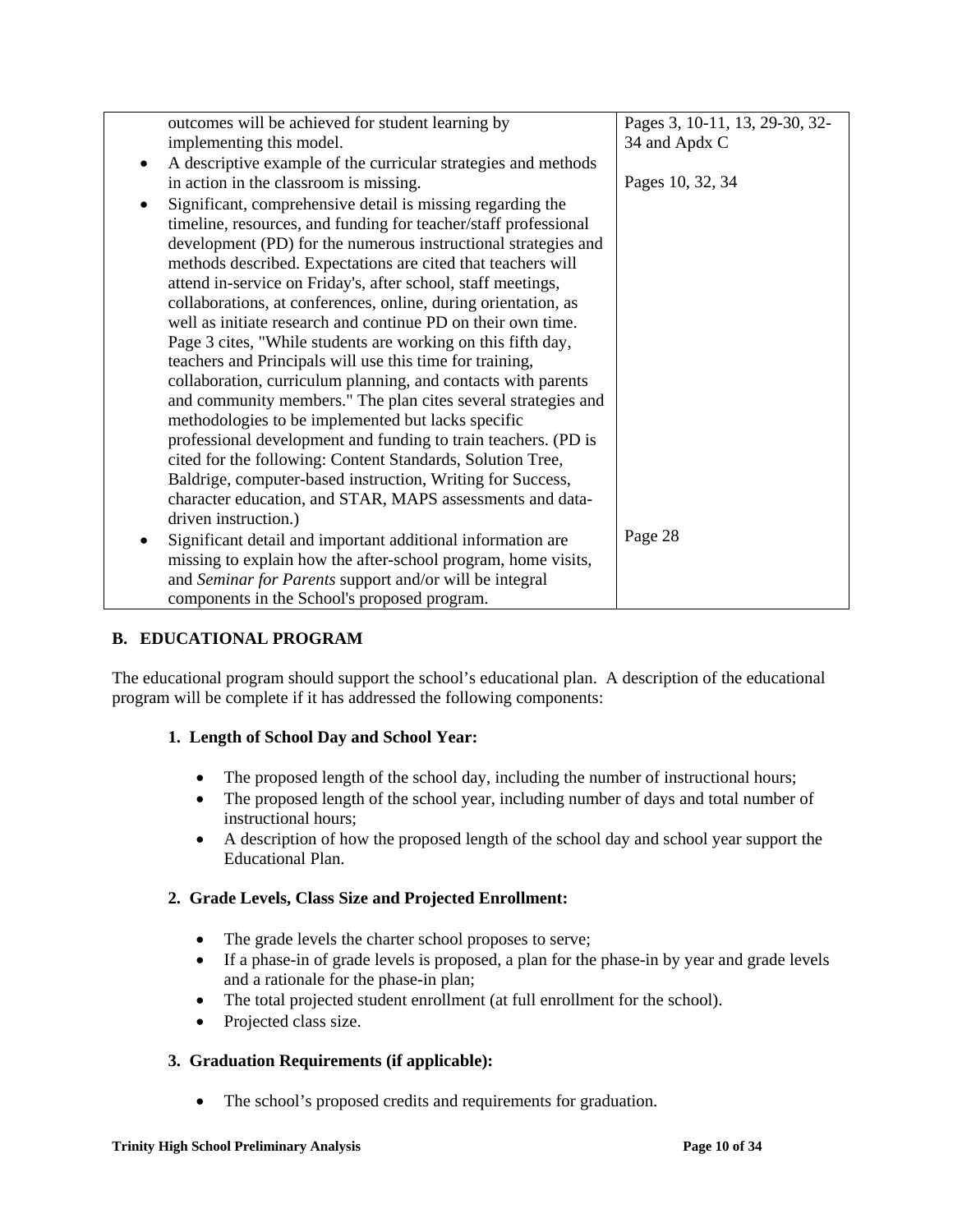• A description of how any proposed requirements that differ from the New Mexico Graduation Requirements [22-13-1.1.] support the school's educational plan.

| ANALYSIS: EDUCATIONAL PROGRAM                                                                                                  |                       |  |  |
|--------------------------------------------------------------------------------------------------------------------------------|-----------------------|--|--|
| Criteria Not Sufficiently Addressed, Concerns & Additional                                                                     | Reference             |  |  |
| <b>Questions</b>                                                                                                               |                       |  |  |
| <b>Length of School Day and School Year</b>                                                                                    |                       |  |  |
| The number of instructional hours and a description of how the<br>$\bullet$                                                    | Page 30               |  |  |
| proposed length of the school day and school year support the                                                                  |                       |  |  |
| Education Plan are missing from this section.                                                                                  |                       |  |  |
| Significant, meaningful detail and important additional                                                                        |                       |  |  |
| information providing the reason(s) for the differences in the                                                                 |                       |  |  |
| school week and days and hours for attendance between the 9th                                                                  |                       |  |  |
| graders and the 10-12th graders is missing. Information<br>indicating how/why this model best supports and aligns with         |                       |  |  |
| the school's mission, goals, and educational plan is missing.                                                                  | Page 30               |  |  |
| The instructional structure/scheduling for this design are                                                                     |                       |  |  |
| missing.                                                                                                                       |                       |  |  |
| The fact that significant, meaningful detail and important<br>٠                                                                |                       |  |  |
| additional information is missing as well as the presentation of                                                               |                       |  |  |
| confusing and conflicting information make this section                                                                        |                       |  |  |
| difficult to understand. Specifically, the application states, "In                                                             |                       |  |  |
| the first yearour School will serve only the ninth grade; we                                                                   |                       |  |  |
| will have a 5-day class week, with classes conforming to the                                                                   |                       |  |  |
| State-mandated prescribed hours of educational instruction,                                                                    |                       |  |  |
| which generally (emphasized) means 6 hours per day."                                                                           |                       |  |  |
| Substantial concern is raised about the applicant's lack of                                                                    |                       |  |  |
| understanding of statutory instructional hour requirements. The                                                                |                       |  |  |
| applicant goes on to state that the hours of operation for the 9th                                                             | Page 30               |  |  |
| grade will be $8:15$ a.m. $-3:30$ p.m. (7 hours 15 minutes total)                                                              |                       |  |  |
| with no designated lunch break identified.                                                                                     |                       |  |  |
| Significant, meaningful detail and important additional                                                                        |                       |  |  |
| information is missing to make this section reasonably                                                                         |                       |  |  |
| comprehensive because conflicting information is also                                                                          |                       |  |  |
| presented for the school day hours of operation for the 5-day<br>week for grades 10-12. Paragraph 2 on page 30 states that the |                       |  |  |
| length of the school day "will be from 8:00 a.m. until 4:40 p.m.,                                                              |                       |  |  |
| four days a week." This would make the length of the grades                                                                    | Pages 2, 3, 8, 13, 30 |  |  |
| 10-12 school day to be 8 hours 40 minutes with no designated                                                                   |                       |  |  |
| lunch break.                                                                                                                   |                       |  |  |
| Significant, meaningful detail and important additional                                                                        |                       |  |  |
| information is missing to make this section reasonably                                                                         |                       |  |  |
| comprehensive regarding the need or justification for grades                                                                   |                       |  |  |
| 10-12 students attending an additional 35 workdays.                                                                            |                       |  |  |
| Inconsistent information is presented throughout the application                                                               |                       |  |  |
| for how many hours and days the 10-12th grade students will be                                                                 |                       |  |  |
| participating in the Friday workdays - page 13 indicates "Each                                                                 |                       |  |  |
| student will average working four full days per month." Page                                                                   |                       |  |  |
| 30 simply states "On Fridays, the student will work" Page 8                                                                    |                       |  |  |
| cites, "Through a curriculum enriched by actual weekly work in                                                                 |                       |  |  |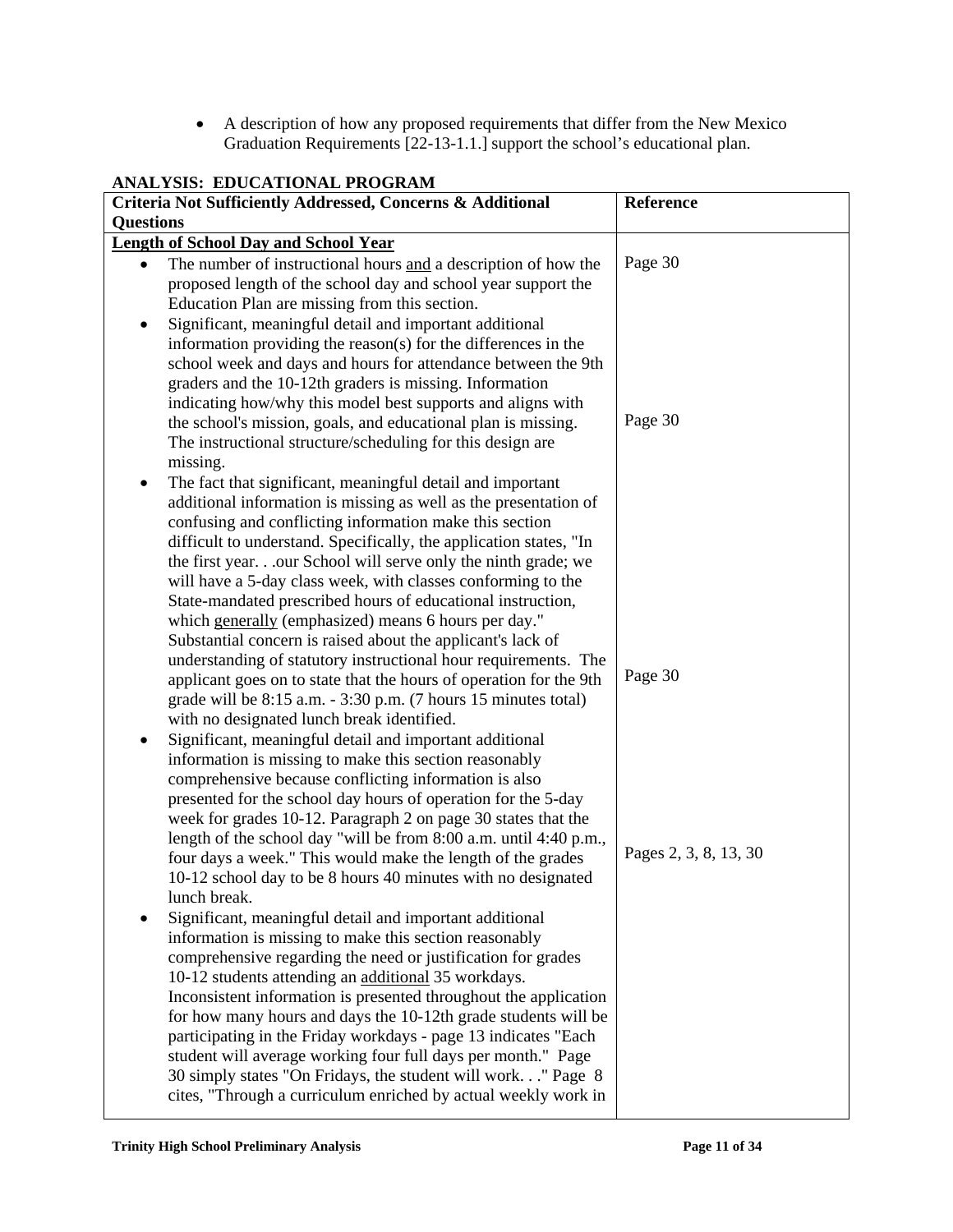| a professional environment. " Page 3 states, "On Fridays, the<br>students will work at a meaningful and professional job<br>setting." Also stated on page 3, "While students are working on<br>this fifth day, teachers and Principals will use this time for                                                                                                                                                                                                                     |                    |
|-----------------------------------------------------------------------------------------------------------------------------------------------------------------------------------------------------------------------------------------------------------------------------------------------------------------------------------------------------------------------------------------------------------------------------------------------------------------------------------|--------------------|
| training, collaboration, curriculum planning, and contacts with<br>parents and community members." Finally, back to the<br>beginning of the application, page 2 cites, " the innovation of<br>allowing the students to work in a professional environment one                                                                                                                                                                                                                     |                    |
| day per week." Page 2 goes on to state, " we will build into<br>our program the model of working one day a week in a<br>professional environment." The lack of an exact plan and<br>schedule to be used to implement the work experience<br>component renders this significant part of the educational plan<br>not understandable.                                                                                                                                                | Page 3             |
| Substantial concern is raised for the applicant's lack of<br>understanding of length of school day and planning school year<br>requirements regarding the statement, "In order to fulfill<br>requirements of yearly teaching hours, days will be added at the<br>end of the year if needed." The school calendar must be<br>declared and submitted during the development of a school's<br>budget annually, and there is no statutory requirement for<br>"yearly teaching hours." | Page 31            |
| Significant detail and important additional information is<br>needed to define the specifics regarding "The extended School<br>day and year" that is presented on page 31. The<br>reason/purpose, staffing, and funding plans for this component<br>are missing.                                                                                                                                                                                                                  | Pages 16 and 31    |
| Significant, meaningful detail and important additional<br>٠<br>information are missing to make this section reasonably<br>comprehensive about the School's plan to require students to<br>participate in the Friday work experience at an off-site work<br>location within the community, and no credit or salary is being<br>granted for this component.                                                                                                                        | Pages 16 and 30-31 |
| <b>Grade Levels, Class Size and Projected Enrollment</b><br>A rationale for the grades phase-in plan is missing from this<br>٠<br>section.                                                                                                                                                                                                                                                                                                                                        | Page 31            |
| "If all students do not return each year, we will consider<br>accepting other students to take their place, up to 40 students<br>per grade." A lack of understanding is raised about the<br>applicant's knowledge of meeting student membership terms for<br>public school enrollment policies.                                                                                                                                                                                   | Page 31            |
| <b>Graduation Requirements</b><br>A description of how the proposed requirements that differ<br>$\bullet$<br>from the NM graduation requirements, 22-13-1.1 support the<br>school's educational plan is missing.                                                                                                                                                                                                                                                                  | Page 16            |
| This section lacks significant detail to be reasonably<br>٠<br>comprehensive and complete and raises substantial concerns<br>about the applicant's understanding of graduation requirements                                                                                                                                                                                                                                                                                       | Pages 16 and 31    |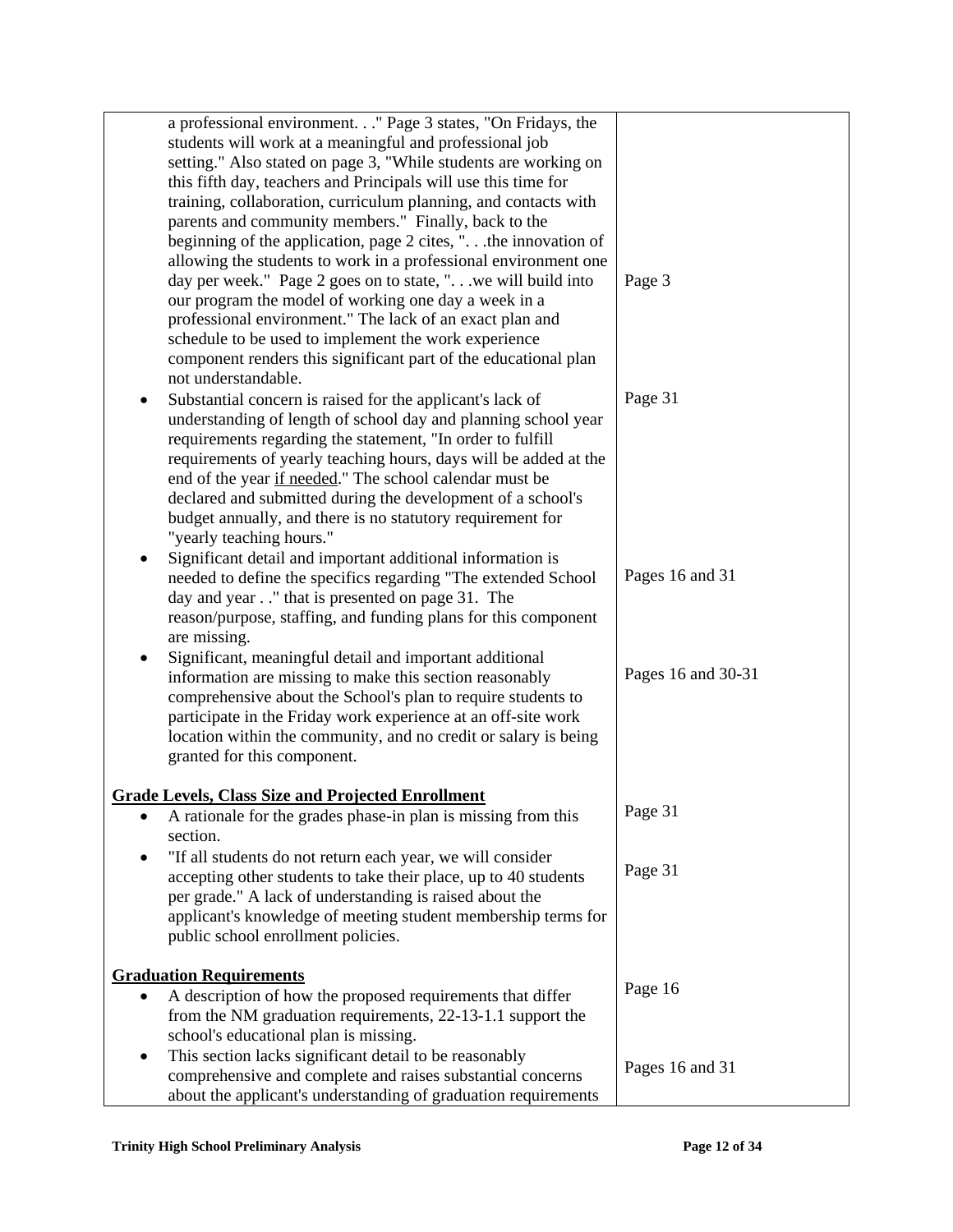|   | and their ability to meet the requirements in practice. Further,   |
|---|--------------------------------------------------------------------|
|   | inconsistent, confusing, and contrary information is presented     |
|   | when comparing the "curriculum requirements" on page 16            |
|   | with the "Graduation Requirements" noted on page 31. Finally,      |
|   | Trinity HS curriculum requirements are stated in "years" rather    |
|   | than units/course credits as required per statute. Specific issues |
|   | noted in this section and missing graduation course                |
|   | requirements are cited below:                                      |
| ➤ | 4 units of mathematics that must include Algebra 2 are             |
|   | required; Trinity requires "3-4 years Mathematics"                 |
| ➤ | 3.5 units in Social Science are required, to include Economics;    |
|   | Trinity is missing the Economics requirement                       |
| ➤ | 1 unit in PE plus a .5 unit in Health is required; Trinity only    |
|   | requires 1 "year of PE/Health Education;" the other half PE        |
|   | credit is missing.                                                 |
| ➤ | Other missing graduation requirements that are not specified in    |
|   | this plan: Students must take either an AP/Honors or dual or       |
|   | distance education credit. Students must complete a unit in one    |
|   | of the following - a career cluster course, workplace readiness,   |
|   | or a language other than English. Students must take and pass      |
|   | the NM state 11th grade standards based graduation assessment,     |
|   | and the school must offer a Financial Literacy course per          |
|   | statute.                                                           |
| ≻ |                                                                    |
|   | Page 16 reflects a range of 20-25 required credits, while page     |
|   | 30 states that the graduation requirements are 17.5 requirements   |
|   | and 7.5 electives. Additionally, conflicting course requirements   |
|   | are noted on page $16$ = required 3-4 years of Philosophy; 2-3     |
|   | years of foreign language; and 1-2 years of Business. The          |
|   | Work Study/Experience requirement is missing from these            |
|   | requirements listings. Based upon these additional curriculum      |
|   | requirements, the actual graduation requirements for Trinity HS    |
|   | would be 25 credits with 21 of 25 credits being required and       |
|   | only allowing 4 electives to be selected by the students.          |
| ➤ | Explicit grade level course expectations/requirements are not      |
|   | specified in this section.                                         |
|   |                                                                    |

# **C. STUDENT PERFORMANCE EXPECTATIONS**

Student academic performance is central to a school's existence. Student performance expectations must be aligned with the mission and the educational plan.

The Student Performance Expectations subsection will be complete if it has provided the following:

- Student-centered goals that are SMART:
	- o **S**pecific;
	- o **M**easurable;
	- o **A**mbitious and **A**ttainable
	- o **R**eflective of the school's mission;
	- o **T**ime-Specific with Target Dates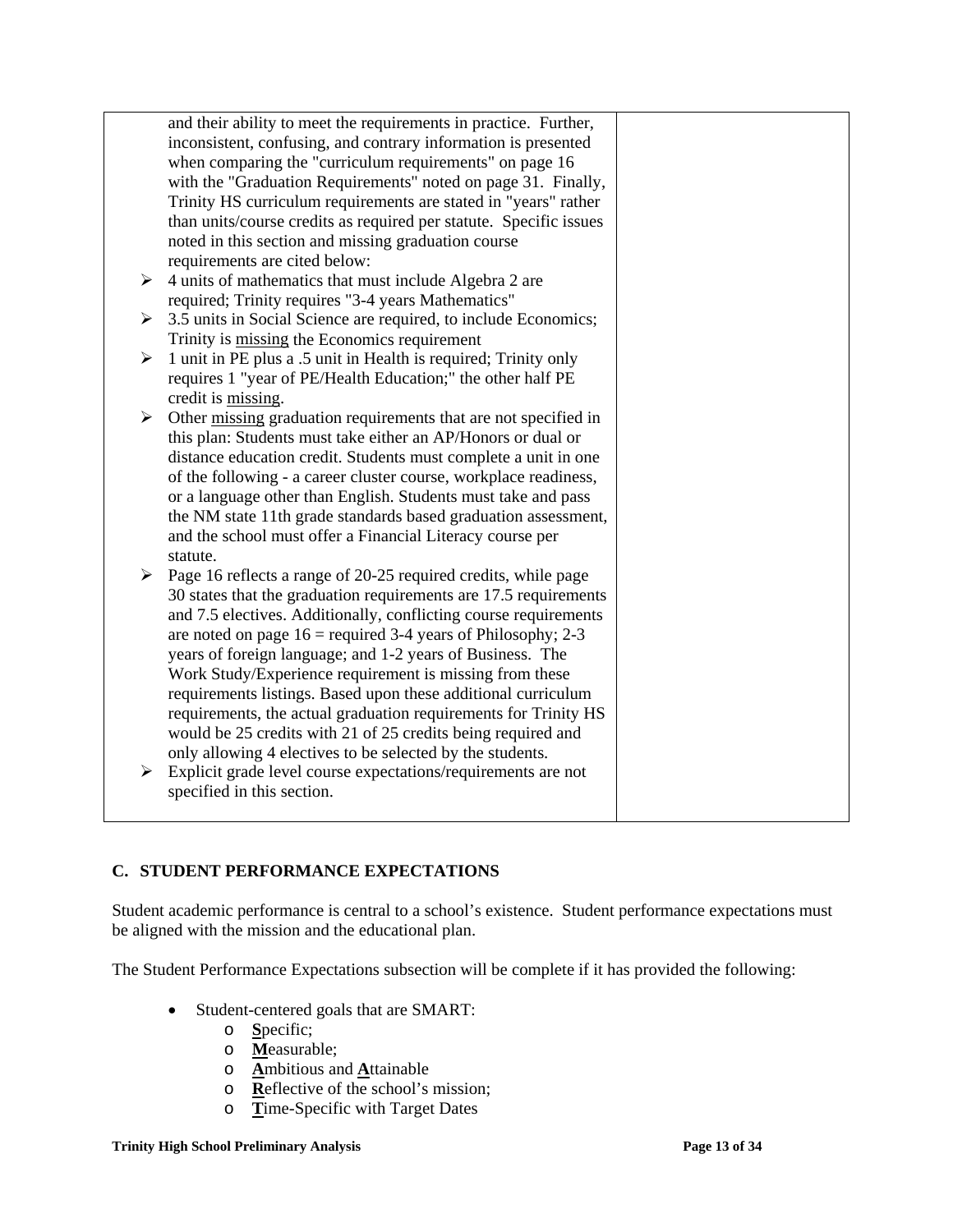• Student-centered goals that are aligned with the school's mission and the educational plan

### **ANALYSIS: STUDENT PERFORMANCE EXPECTATIONS**

| ANALISIS. STOLENT LEAPOAMANCE EXPECTATIONS<br>Criteria Not Sufficiently Addressed, Concerns & Additional |                                                                                                                                      | Reference   |
|----------------------------------------------------------------------------------------------------------|--------------------------------------------------------------------------------------------------------------------------------------|-------------|
| <b>Questions</b>                                                                                         |                                                                                                                                      |             |
|                                                                                                          | <b>Student-centered SMART Goals</b>                                                                                                  |             |
| $\bullet$                                                                                                | Significant detail and information are missing to be reasonably                                                                      |             |
|                                                                                                          | comprehensive for what SBA data will be used for 9th grade in                                                                        | Page 31     |
|                                                                                                          | year 1 since HS students are given the NMSBA in grade 11.                                                                            |             |
|                                                                                                          | The data to be used to drive instruction is missing.                                                                                 |             |
| ٠                                                                                                        | The newly identified performance indicator for 80% of the                                                                            |             |
|                                                                                                          | required 100% expected participation of THS students to                                                                              | Page 31     |
|                                                                                                          | "complete the work program" lacks specific definition of what                                                                        |             |
|                                                                                                          | the work program components are and also lacks specific                                                                              |             |
|                                                                                                          | metrics to measure those items in terms of progress and                                                                              |             |
|                                                                                                          | successful completion. The specific data to be collected to                                                                          |             |
|                                                                                                          | indicate progress and/or increased/improved performance at                                                                           |             |
|                                                                                                          | specific grade levels and within a specified timeline with target                                                                    |             |
|                                                                                                          | dates is missing. This is not written as a SMART goal as                                                                             |             |
|                                                                                                          | required.                                                                                                                            | Page 31     |
| ٠                                                                                                        | Also described in this section are "performance indicators" for                                                                      |             |
|                                                                                                          | home visits, teacher in-service and training, and expectations                                                                       |             |
|                                                                                                          | that 70% of students in each subgroup will pass the NMSBA.                                                                           |             |
|                                                                                                          | Significant detail and additional important information detailing<br>the specific components to be measured for home visits, teacher |             |
|                                                                                                          | training, and clear identification of the student subgroups are                                                                      |             |
|                                                                                                          | missing. Additionally, the specific metric to be used to                                                                             |             |
|                                                                                                          | measure successful progress, improvement, completion for each                                                                        |             |
|                                                                                                          | component are also missing. Specific timelines/target dates for                                                                      |             |
|                                                                                                          | checking achievement and/or success are missing. Overall, the                                                                        |             |
|                                                                                                          | specific data to be collected and reviewed to drive change                                                                           |             |
|                                                                                                          | and/or recognize success is missing. It is difficult to determine                                                                    |             |
|                                                                                                          | how the school will know it has met its expectations relative to                                                                     |             |
|                                                                                                          | home visits, teacher training and NMSBA test scores based on                                                                         |             |
|                                                                                                          | the general information presented. The specific grade levels to                                                                      | Pages 32-35 |
|                                                                                                          | be included are not specified.                                                                                                       |             |
|                                                                                                          | The goals for Reading, Writing, Mathematics, and Leadership                                                                          |             |
|                                                                                                          | are also not written in SMART goal format as required. All of                                                                        |             |
|                                                                                                          | these goals lack significant detail and raise substantial concerns                                                                   |             |
|                                                                                                          | regarding the applicant's understanding of developing,                                                                               |             |
|                                                                                                          | implementing, and measuring these student learning goals and                                                                         |             |
|                                                                                                          | then using the data to drive instruction and needed change as is                                                                     |             |
|                                                                                                          | indicated they will do. Clear measures to indicate progress,                                                                         |             |
|                                                                                                          | improvement/increase, and completion are missing. These goals                                                                        |             |
|                                                                                                          | are not time specific with target dates. It is unclear what                                                                          |             |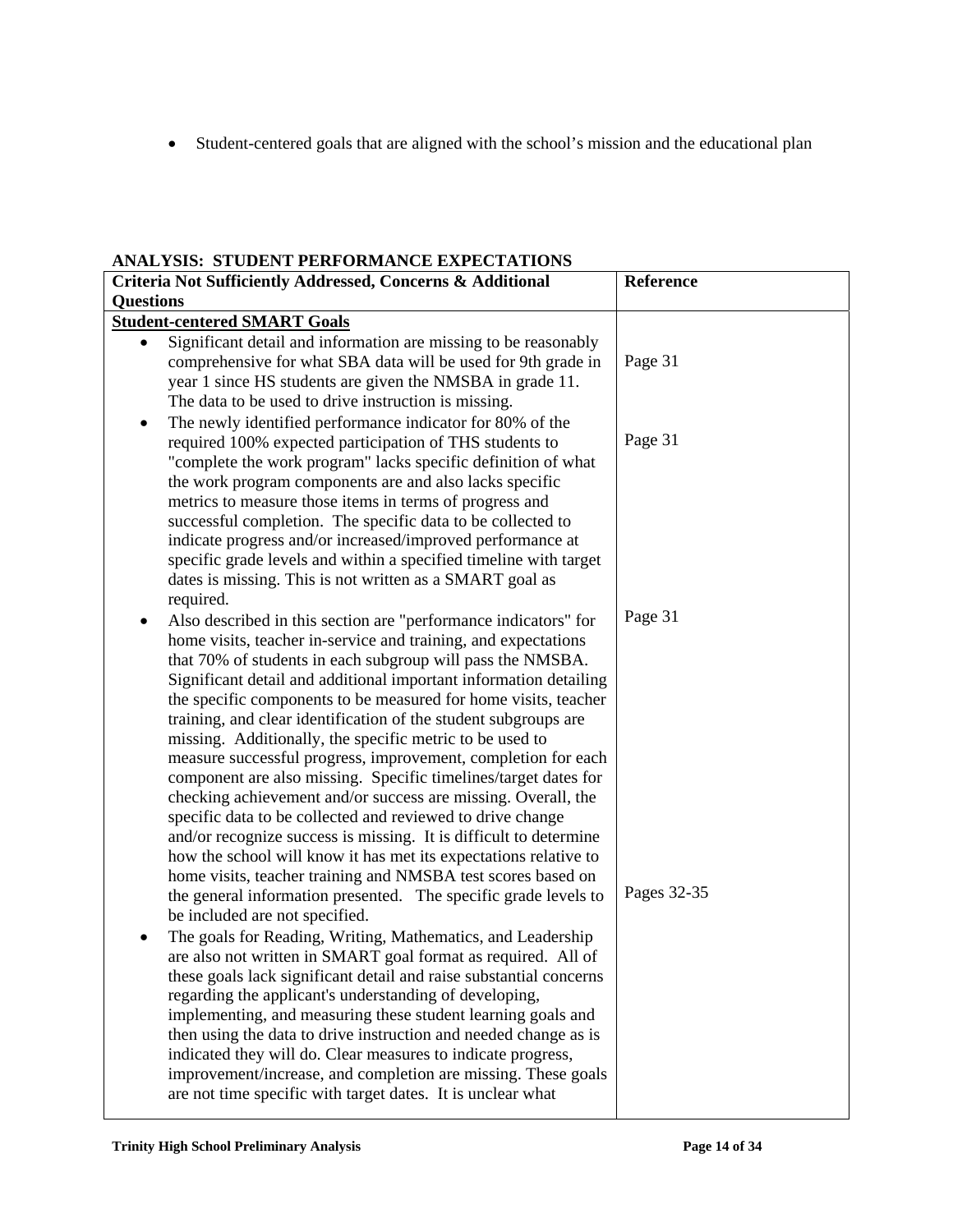| specific items will be analyzed in the NMSBA results, at what                                                              |         |
|----------------------------------------------------------------------------------------------------------------------------|---------|
| grade levels, and when this will occur to help the                                                                         |         |
| staff/school/parent identify and specifically measure any form                                                             | Page 33 |
| of change in student achievement.                                                                                          |         |
| Significant detail is missing to adequately explain the goal and<br>٠                                                      |         |
| expected outcomes when administering the NMELPA to                                                                         |         |
| Spanish-speaking students. Substantial concern is raised that                                                              |         |
| only Spanish speakers are identified in this section. The specific                                                         |         |
| Spanish reading test components to be analyzed and measured                                                                |         |
| along with the specific metrics to be used to determine growth,                                                            |         |
| improvement, increase, and completion within a specified                                                                   |         |
| timeline are missing.                                                                                                      | Page 32 |
| Significant detail is missing that adequately explains what the                                                            |         |
| specific metric/measure is that will be used to determine                                                                  |         |
| "student proficiency and achievement" in reading to                                                                        |         |
| demonstrate at least one month's growth. It is unclear what                                                                |         |
| MAPS and STAR reading test data will be collected and                                                                      |         |
| analyzed to demonstrate progress, improvement, increase,                                                                   |         |
| and/or completion and for what grade levels, courses, programs.                                                            |         |
| Time specific points to assess reading with target dates are also                                                          |         |
| missing. The same concerns and measures/metrics and the                                                                    |         |
| specific data to be collected are also missing for developing                                                              |         |
| individual instructional plans for students who need                                                                       |         |
| remediation or enrichment and for determining English                                                                      |         |
| Language Acquisition results.                                                                                              | Page 33 |
| Significant detail and specific proficiency levels for<br>٠                                                                |         |
| determining improvement in writing are missing. Inadequate                                                                 |         |
| information is provided relative to what the expectations and                                                              |         |
| content requirements for the writing portfolios will be. The                                                               |         |
| specific grade levels and courses/programs to be analyzed are                                                              |         |
| missing. The specific data to be collected and reviewed to help                                                            |         |
| determine growth, improvement/increase, and completion is<br>missing. How writing will be integrated into other curricular |         |
| areas within a specified timeline with target dates and what                                                               |         |
| specifically will be measured and with what metric to again                                                                |         |
| determine growth, improvement, increase, completion is                                                                     |         |
| missing in this section. The purpose for using PDSA and ACE                                                                |         |
| and identification of what measures will demonstrate successful                                                            |         |
| writing achievement is missing. Significant detail is missing                                                              |         |
| that adequately identifies what data will be collected and                                                                 | Page 34 |
| analyzed to determine success.                                                                                             |         |
| Significant detail and information are missing to adequately<br>$\bullet$                                                  |         |
| identify what measure will be used to determine one month's                                                                |         |
| growth in STAR Math to determine how students have grown                                                                   |         |
| "academically." The metric to be used that will clearly                                                                    |         |
| demonstrate growth, increase, improvement, completion in                                                                   |         |
| achieving math skills is missing. The specific math skills to be                                                           |         |
| measured and the grade levels, courses to be measured are not                                                              |         |
| identified. Again, the application fails to identify what specific                                                         |         |
| data will be collected and analyzed to determine and share                                                                 | Page 34 |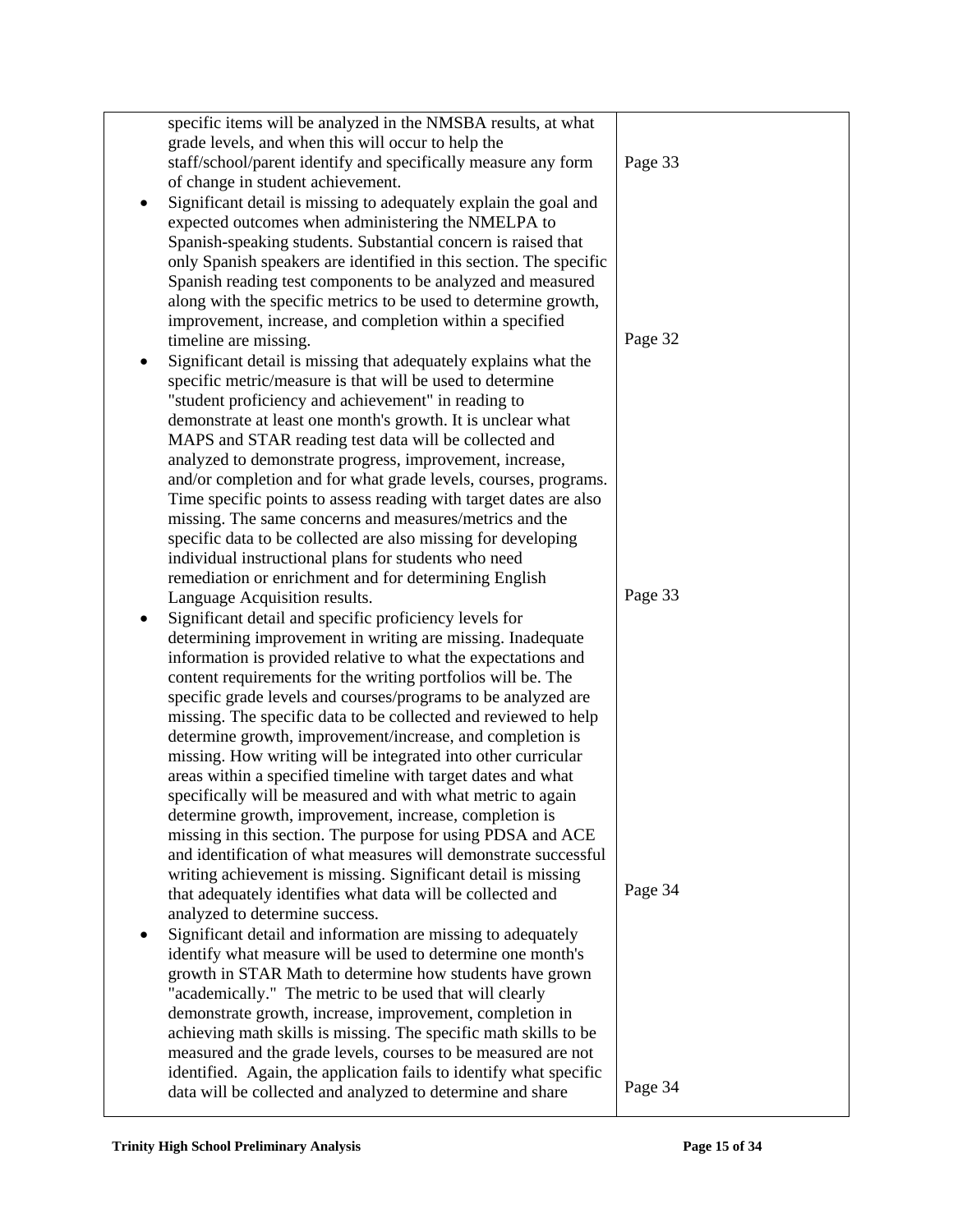| results.                                                          |         |
|-------------------------------------------------------------------|---------|
| As part of the Math assessments, "At risk students will be easily |         |
| detected and provided help " Significant detail and               |         |
| important additional information identifying specifically what    |         |
| test/assessments will be used, what will be measured, when, by    |         |
| whom, and how are missing. The students and grade levels to       |         |
| be tested are not clearly identified. The NMSBA item analysis     |         |
| components to be reviewed and for what grade levels and           |         |
| within what timeline are not adequately identified. How and by    |         |
| whom after school tutoring needs will be determined from the      | Page 34 |
| data is not adequately addressed.                                 |         |
| Significant detail and important additional information<br>٠      |         |
| identifying who will be responsible for and the timeline for      |         |
| when the site-based pre- and post-tests for math skills at each   | Page 34 |
| grade level will be developed are missing. The specific math      |         |
| courses to be included are not adequately identified.             |         |
| Significant detail and important additional information is        |         |
| missing to adequately identify the problem solving activities     |         |
| and skills that will be assessed and at what grades levels,       |         |
| content areas, and within what specified timeline and target      | Page 34 |
| date.                                                             |         |
| Significant detail and important additional information is        |         |
| missing regarding the specific items to be assessed in the work   |         |
| experience program to determine student success and also          |         |
| missing are those specific indicators that will be assessed to    |         |
| demonstrate strong character and leadership skills/traits. The    |         |
| specific components to be measured and the specific metrics to    |         |
| be used to indicate progress, improvement, increase,              |         |
| completion within this program are missing. Additionally,         |         |
| specific timelines and target dates are not identified. The       |         |
| specific data to be collected and analyzed is missing, and what   |         |
| measure of success and/or skill is demonstrated by evaluating     |         |
| the hours spent in the program is not adequately explained. The   |         |
| specific surveys to be developed and evaluated are not            |         |
| adequately addressed relative to the specific content, measures,  |         |
| timeline and target date; and the grades, courses, programs to    |         |
| be assessed are missing. Clear measures and the data to be        | Page 34 |
| collected to measure successful school relationships are          |         |
| missing.                                                          |         |
| Substantial concern is raised regarding the " level of            |         |
| proficiency established by the content standards and the          |         |
| curricular expectations " A lack of understanding by the          |         |
| applicant regarding NMPED content standards is evident and        |         |
| the ability of the applicant to meet these requirements in        |         |
| practice also raises substantial concern. Significant detail and  |         |
| needed important additional information are missing regarding     |         |
| how "remediation and academic improvement programs" will          | Page 34 |
| be developed and implemented, who will do this, for which         |         |
| content standards and grade levels and subject areas to address   |         |
| content standard deficiencies within the school's plan.           |         |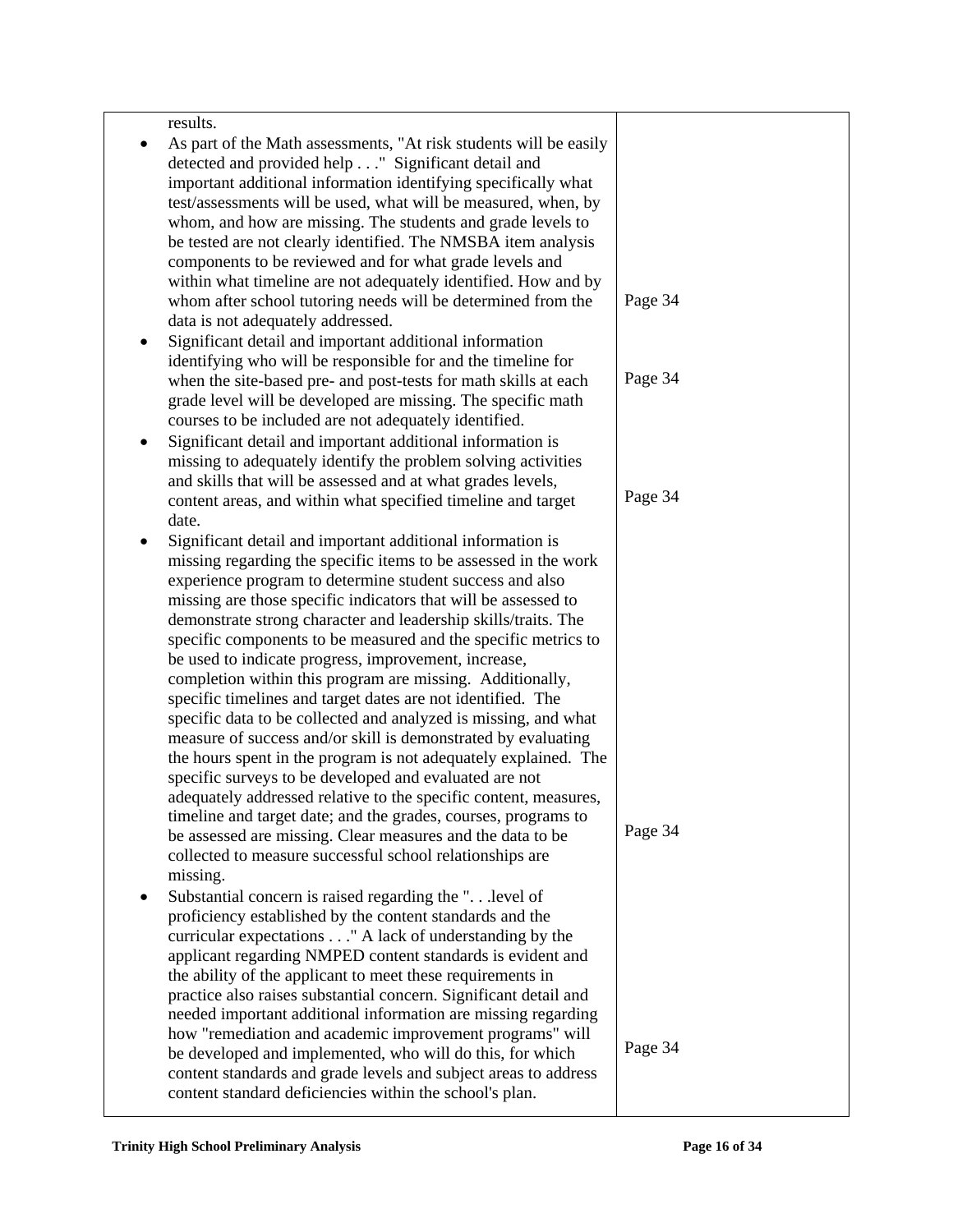• Assessments for PE, business, and the elective courses listed (philosophy, foreign languages, and ethics) are missing. **Alignment**

# **D. PLAN FOR EVALUATING STUDENT PERFORMANCE**

A Plan for Evaluating Student Performance will be complete if it addresses the following components:

- the types of assessments that will be used to measure student progress toward achievement of the NM Standards and the school's student performance expectations;
- the timeline for achievement of the NM Standards and/or the school's student performance expectations;
- the procedures for taking corrective action in the event that student performance falls below the NM Standards and/or the school's student performance expectations;
- remediation for students not achieving standards, including a timeline for implementation of the remediation plan;
- assessments that might be considered in addition to the statewide-mandated testing;
- documentation and reporting of student data to students and parents.

| Criteria Not Sufficiently Addressed, Concerns & Additional        | Reference   |
|-------------------------------------------------------------------|-------------|
| <b>Questions</b>                                                  |             |
| <b>Types of Assessments</b>                                       |             |
| Substantial concern is raised about the applicant's               |             |
| understanding of required NM assessments -- both formative        | Pages 32-35 |
| and summative – content areas and grade levels to be tested,      |             |
| state outcomes (AYP) expectations, and the School's ability to    |             |
| meet assessment requirements in practice. Significant detail is   |             |
| missing about the short-cycle assessments the school plans to     |             |
| use. Meaningful detail about the school's implementation and      |             |
| use of the NMSBA data (identified to be a test from the NM        |             |
| School Board Association on page 12) and students achieving       |             |
| AYP is missing.                                                   |             |
| Substantial concern is raised that the applicant references       |             |
| content standards proficiency as part of required NM              | Page 34     |
| assessments; a lack of preparation is demonstrated relative to    |             |
| the required grades 9-12 assessments and the overall value and    |             |
| use of the data to be gleaned from these systems to drive         |             |
| instruction.                                                      |             |
| Significant detail and important additional information is        | Pages 32-35 |
| missing about the school's student performance expectations.      |             |
| Throughout this section, the application cites that the School    |             |
| will "encourage all students to reach their highest potential and |             |
| academic achievement," which is reflective of the applicant's     |             |
| lack of understanding about setting clear goals with measures to  |             |

### **ANALYSIS: PLAN FOR EVALUATING STUDENT PERFORMANCE**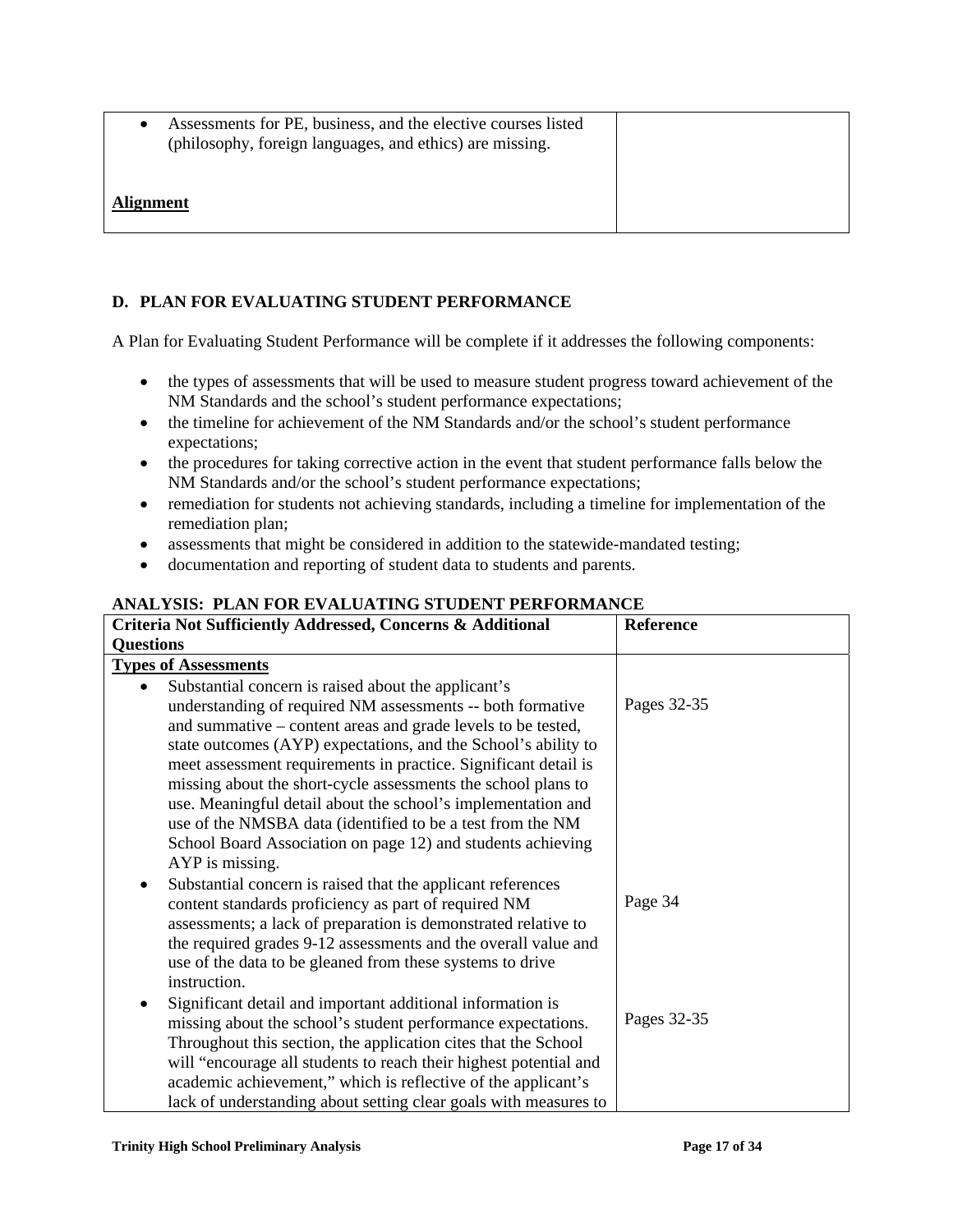| help quantify success. Clearly defined, specific, measurable,             |             |
|---------------------------------------------------------------------------|-------------|
| and time bound student performance outcomes to be                         |             |
| demonstrated via the proposed school tests/assessments are                |             |
| missing. This section is incompletely addressed. The applicant            |             |
| presents information in this section in general, broad terms              |             |
| relative to students taking tests, teachers studying and reporting        |             |
| results, and changes being made. Specificity is missing for               |             |
| what content will be measured and at what grade levels; what              |             |
| metrics will be used to measure; what the anticipated levels of           |             |
| growth, improvement, increase will be; and what the specific              |             |
| timeframes and target dates for achievement are expected to be.           |             |
| Meaningful detail and important additional information that               |             |
| specifically identify what data will be gathered and when, how,           |             |
| and who will be responsible for evaluating and reporting the              |             |
| results are missing.                                                      |             |
| A specified timeline for achievement of the NM Standards and<br>$\bullet$ |             |
| the school's student performance expectations is missing. The             | Pages 32-33 |
| applicant references students taking the annual NMSBA                     |             |
| [specific content areas and grade level(s) not identified] and the        |             |
| development of 3-year individual student plans for those who              |             |
| fail to achieve proficiency; however, specific proficiency levels         |             |
| by grade and content area/course are missing. A rationale                 |             |
| explaining why a 3-year plan was selected and how monitoring              |             |
| and adaptations will be made is missing.                                  |             |
| Significant detail and additional important information to                |             |
| address the required 11 <sup>th</sup> grade Standards Based graduation    | Pages 32-33 |
| assessment are missing.                                                   |             |
| <b>Timeline for Achievement</b>                                           |             |
| The timelines for achievement lack significant detail and fail to clearly |             |
| specify what the definitive timeframes and target dates for achievement   | Pages 32-35 |
| are expected to be for all grades and for the varied tests/assessments    |             |
| cited above. There are no specific time parameters for reviewing          |             |
| assessment data.                                                          |             |
|                                                                           |             |
| <b>Corrective Action</b>                                                  |             |
| The procedures for taking corrective action, which refers to the specific |             |
| adjustments/action the school plans to make as a result of periodic       | Pages 31-35 |
| grade-level or school-wide data analysis to ensure that the school is     |             |
| meeting the NM Standards or other student performance expectations,       |             |
| lack significant meaningful detail in order to be reasonably              |             |
| comprehensive. The applicant presents information in this section in      |             |
| general, broad terms by stating that "necessary interventions will be     |             |
| implemented to meet the needs of students who demonstrated                |             |
| deficiency on either a curriculum-based assessment or a NMSBA             |             |
| exam." And, the teachers and Principal will "arrange appropriate          |             |
| supportive strategies for students at risk." "At risk students will be    |             |
| easily detected and provided extra help to catch up with their peers."    |             |
| The application further states that it will "arrange for appropriate      |             |
| supportive programs for students at risk." Significant, meaningful,       |             |
| definitive detail that specifies what these strategies will be and what   |             |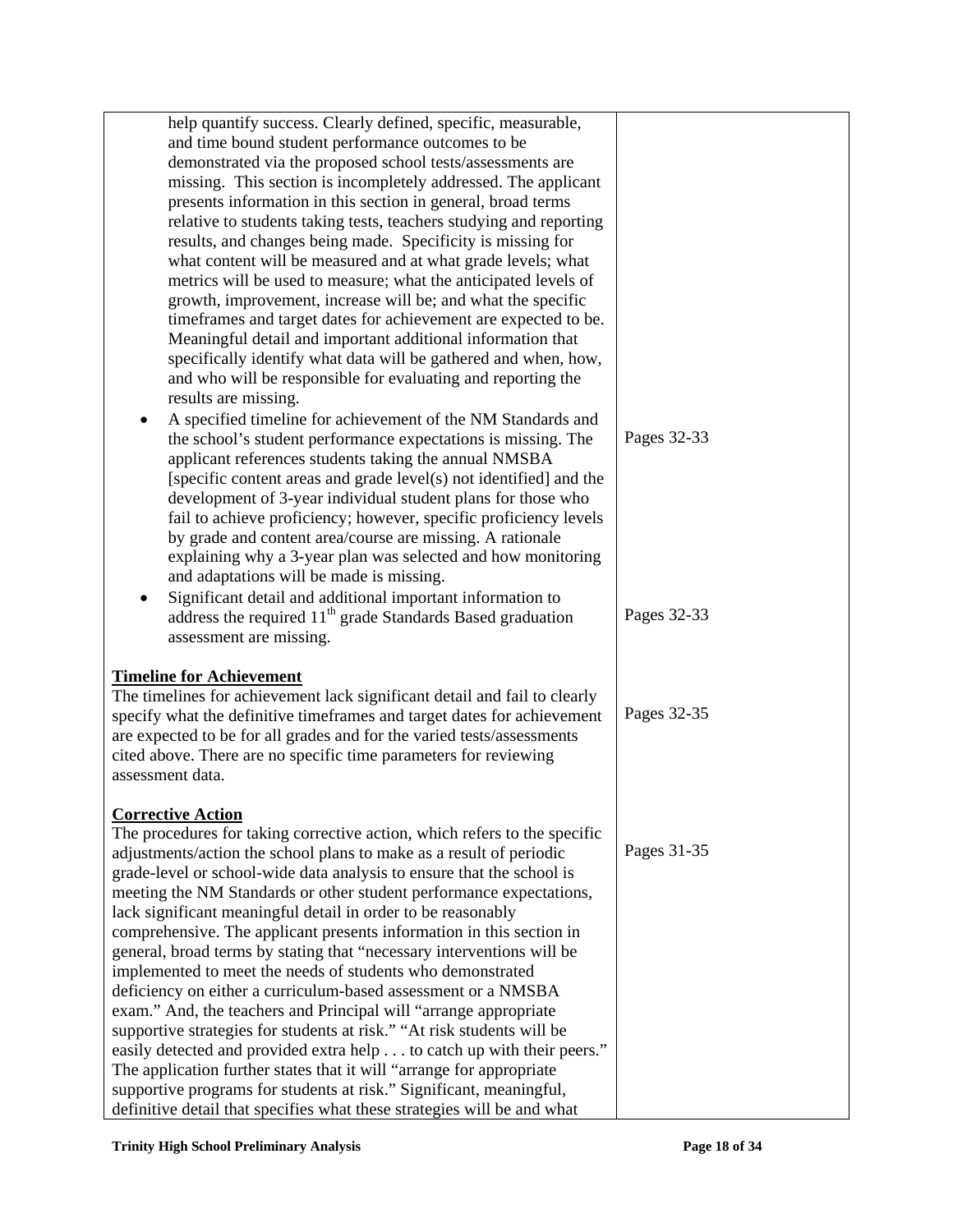| methods/tools will be used to detect those at-risk students who need<br>support are missing from this section. Specific procedures that will be<br>implemented for taking corrective action are also missing.                                                                                                                                                                                                                                                                                                                                                                                                                                                                                                                                                                                                                                                                                                           |             |
|-------------------------------------------------------------------------------------------------------------------------------------------------------------------------------------------------------------------------------------------------------------------------------------------------------------------------------------------------------------------------------------------------------------------------------------------------------------------------------------------------------------------------------------------------------------------------------------------------------------------------------------------------------------------------------------------------------------------------------------------------------------------------------------------------------------------------------------------------------------------------------------------------------------------------|-------------|
| Remediation<br>Specified timelines for implementation and monitoring of those<br>activities/actions put in place to help students not achieving standards<br>are missing.                                                                                                                                                                                                                                                                                                                                                                                                                                                                                                                                                                                                                                                                                                                                               | Pages 31-35 |
| <b>Additional Assessments</b><br>These cited school/additional assessments (though not<br>$\bullet$<br>identified as such by the applicant) -- STAR Reading test, ELA<br>teacher observations, student writing assignments and<br>portfolios, exhibition, STAR Math test, teacher tests, pre- and<br>post math tests developed by the school for each grade level,<br>work program assessments, tutoring hours, teacher in-service,<br>and home visit surveys fail to specifically identify and define<br>the content, activities, items that will be measured and also do<br>not clearly identify specific timelines for achievement,<br>particularly beyond one month or one year. There are also no<br>definitive target dates for achievement identified. This section<br>is found to be incomplete and missing significant detail and<br>important additional information to make it reasonably<br>comprehensible. | Pages 32-35 |
| The application cites that "other comparable assessments" will<br>be used but fails to specify and identify what these assessments<br>will be, what they will measure, how they will measure, who<br>will use the data, and how it will be monitored and reported.                                                                                                                                                                                                                                                                                                                                                                                                                                                                                                                                                                                                                                                      | Page 32     |
| <b>Documentation and Reporting</b><br>Documentation and reporting of student data is limited to<br>$\bullet$<br>special education students.                                                                                                                                                                                                                                                                                                                                                                                                                                                                                                                                                                                                                                                                                                                                                                             | Page 36     |

# **E. SPECIAL POPULATIONS**

A Special Populations subsection will be complete if it has addressed the following components:

- Suggested modifications to the proposed educational program to meet individual student needs, such as bilingual, limited English proficient, and special education;
- An outline of a special education plan *(the final plan of which must be completed and submitted to the charter authorizer by the end of the planning year)* that demonstrates understanding of state and federal special education requirements including the fundamental obligation to provide a free, appropriate education to students identified with disabilities;
- How the charter school will provide access to ancillary services for these special populations, when necessary.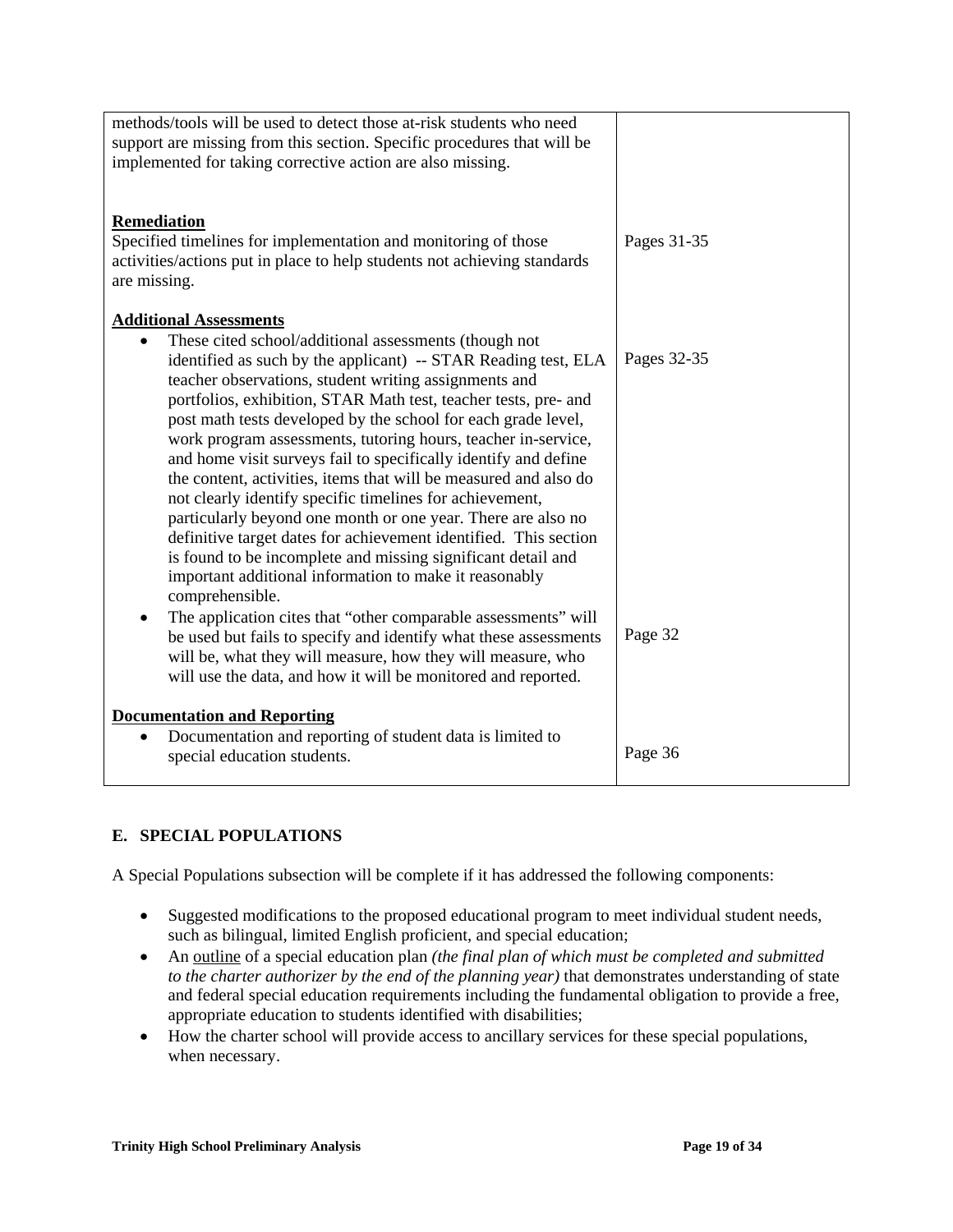| ANAL YSIS: SPECIAL POPULATIONS                                              |             |  |  |
|-----------------------------------------------------------------------------|-------------|--|--|
| Criteria Not Sufficiently Addressed, Concerns & Additional                  | Reference   |  |  |
| <b>Questions</b>                                                            |             |  |  |
| <b>Modifications to meet Individual Student Needs</b>                       |             |  |  |
| This section lacks significant, meaningful detail and important             |             |  |  |
| additional information to be reasonably comprehensive in providing          | Pages 35-36 |  |  |
| specific suggested modifications that would be implemented to the           |             |  |  |
| School's proposed educational program to meet individual student            |             |  |  |
| needs. This section is written primarily in the form of assurances and      |             |  |  |
| includes insufficient detail to provide a clear picture of how special      |             |  |  |
| education will be managed in the proposed school. For example, the          |             |  |  |
| plan does not address specifics or examples of the continuum of             |             |  |  |
| services to be offered, examples of modifications and accommodations,       |             |  |  |
| assessments, documentation, professional development for staff, etc.        |             |  |  |
|                                                                             |             |  |  |
| <b>Special Education Plan</b>                                               |             |  |  |
| Only general statements assuring that the School will follow required       |             |  |  |
| special education law are provided; meaningful detail and important         |             |  |  |
| additional information to make this section reasonably comprehensive        |             |  |  |
| are missing. Substantial concern is raised about the applicant's            |             |  |  |
| understanding of special education and the School's ability to meet         | Pages 36-37 |  |  |
| special education requirements. SAT is mentioned as a strategy but          |             |  |  |
| detail regarding identification and implementation using SAT are            |             |  |  |
| missing. Likewise, the three tiers of intervention to be implemented via    |             |  |  |
| RTI strategies are also provided and state that these strategies will be    |             |  |  |
| used "at the first sign that a student is struggling." Clear definition for |             |  |  |
| "struggling" students and the intervention methodologies to be              |             |  |  |
| implemented in and outside of the classroom at each level are missing.      |             |  |  |
| Substantial concern is raised about the applicant's ability to implement    |             |  |  |
| appropriate SAT and RTI strategies based on the applicant's statement       |             |  |  |
| that, "developing intervention plans for individual students can be         |             |  |  |
| time consuming." SAT & RTI are not interchangeable or of similar            |             |  |  |
| purpose.                                                                    |             |  |  |
|                                                                             |             |  |  |
| <b>Access to Ancillary Services</b>                                         |             |  |  |
|                                                                             |             |  |  |
|                                                                             |             |  |  |

# **EDUCATIONAL PLAN SUMMARY**

Please summarize your analysis of the Educational Plan Summary section of the school's application. Your summary should reflect your overall impression of the section as presented.

# **Summary Analysis**

• This section fails to completely explain what the students will achieve; how they will achieve it; and how the school will evaluate their performance. A clear picture of what a student who attends the school will experience in terms of assessment and outcomes is missing, and this educational plan is found to be incomplete and inadequate in its alignment and support of the proposed mission for the school. This section is missing clear metrics that are distinctly stated for measurement of expectations for all goals. There is no measurement stated for the length of time that it will take for a student to achieve success in standardized examinations. There are no

**ANALYSIS: SPECIAL POPULATIONS**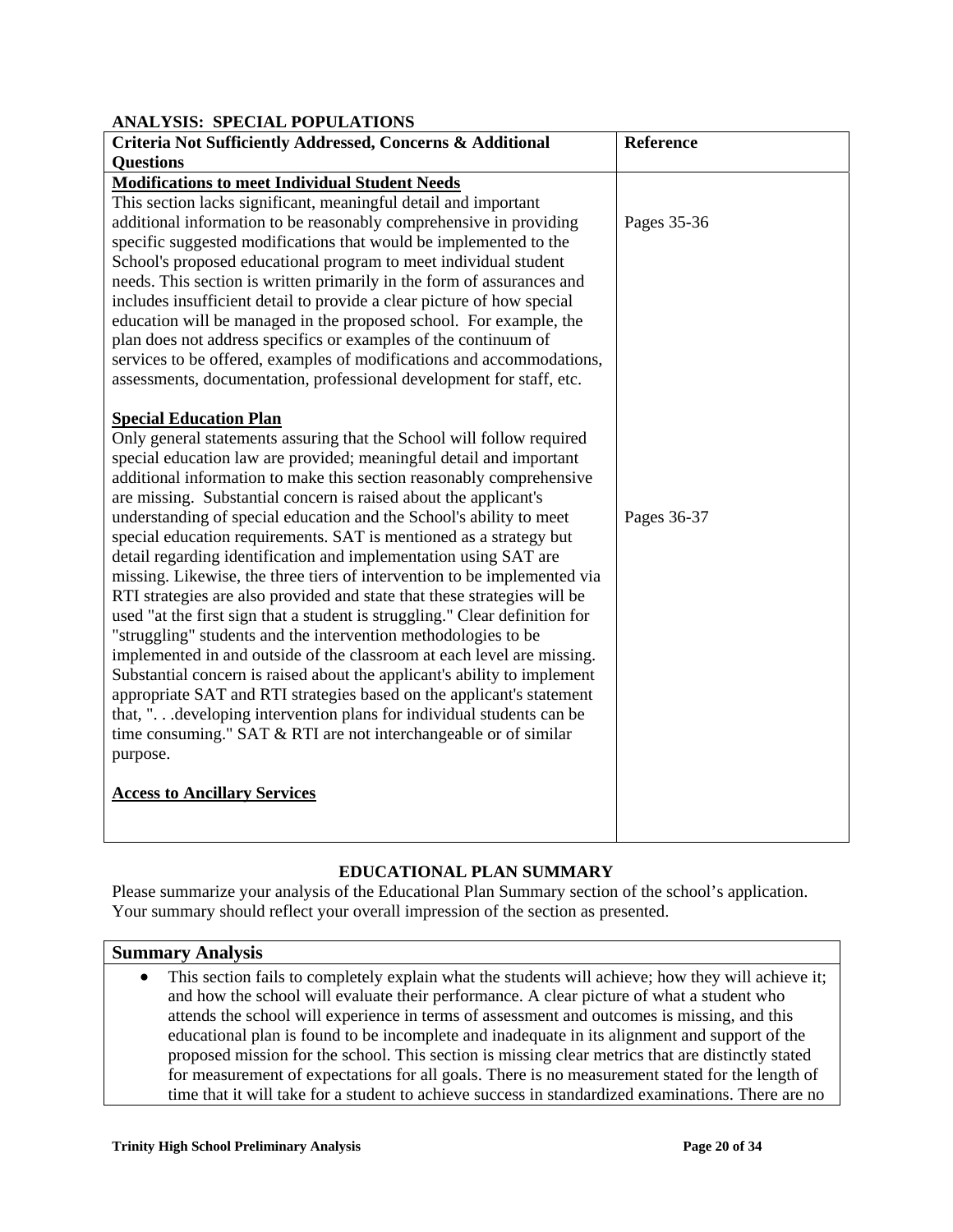specific time parameters for completion of assessments or for reviewing assessment data.

- While citing varied publications and quotes from public figures, there is no substantial evidence or data that supports the Cristo Rey model as paramount to increasing graduation rates among lower socio-economic communities, such as that of the Española Valley. The curriculum framework lacks complete development information and anticipated timeline expectations for core academic, elective courses, dual credit, and the work experience program. Additionally, a clear explanation for how Trinity's goals will prepare students for college is missing.
- Because numerous sections are missing required information and/or criteria is not sufficiently addressed, there are substantial concerns about the applicant's overall understanding of concepts related directly to education, academics, graduation expectations of students, and the ability of this school to meet the requirements for operating a public school in practice. Further, a clear focus on student academic achievement is clearly missing in this application; instead, this school has designated its primary focus to be work experience, philosophy, ethics, and morals. The work experience requirement is not correlated to academic skills or performance expectations or an opportunity for students to earn HS credits or a salary, and significant detail and important additional information focused on and supporting the School's claim of meeting the goal of students becoming "college ready" (page 8) are missing.
- Contradictory information is presented throughout the educational plan. The applicant's demonstrated lack of preparation and understanding about: curriculum development and implementation, assessments and data-driven systems, student performance and achievement, alignment of course content with NM content standards, instructional strategies and methods, structuring/scheduling and planning for the school day and year, graduation requirements, SMART goals, procedures for corrective action and remediation, and serving special populations have resulted in an incomplete plan that reflects an inadequately substantiated conceptual approach to instruction through practices that fail to establish a climate of high academic expectations and rigor and instead choose to apply an ambiguous and often inconsistent focus on work experience that assigns importance to the level of student on-the-job time away from the school elicited than to the level of student achievement attained.

# **VI. FINANCIAL PLAN**

The Financial Plan should provide a description of how the school leadership intends to manage the school's finances, including assurances that public funds will be used appropriately and in compliance with all applicable federal and state requirements and laws. It should present a clear picture of the school's financial viability including the soundness of revenue projections; expenditure requirements; and how well the school's budget aligns with and supports implementation of the mission and educational plan.

### **A. BUDGET**

İ

A Budget subsection will be complete if it has addressed the following components:

- A completed revenue projection form 910B5 (included in the application appendices).
- A balanced proposed operating budget covering each year of the charter term based on current unit value using the **5-Year Budget Plan** (included in the application appendices).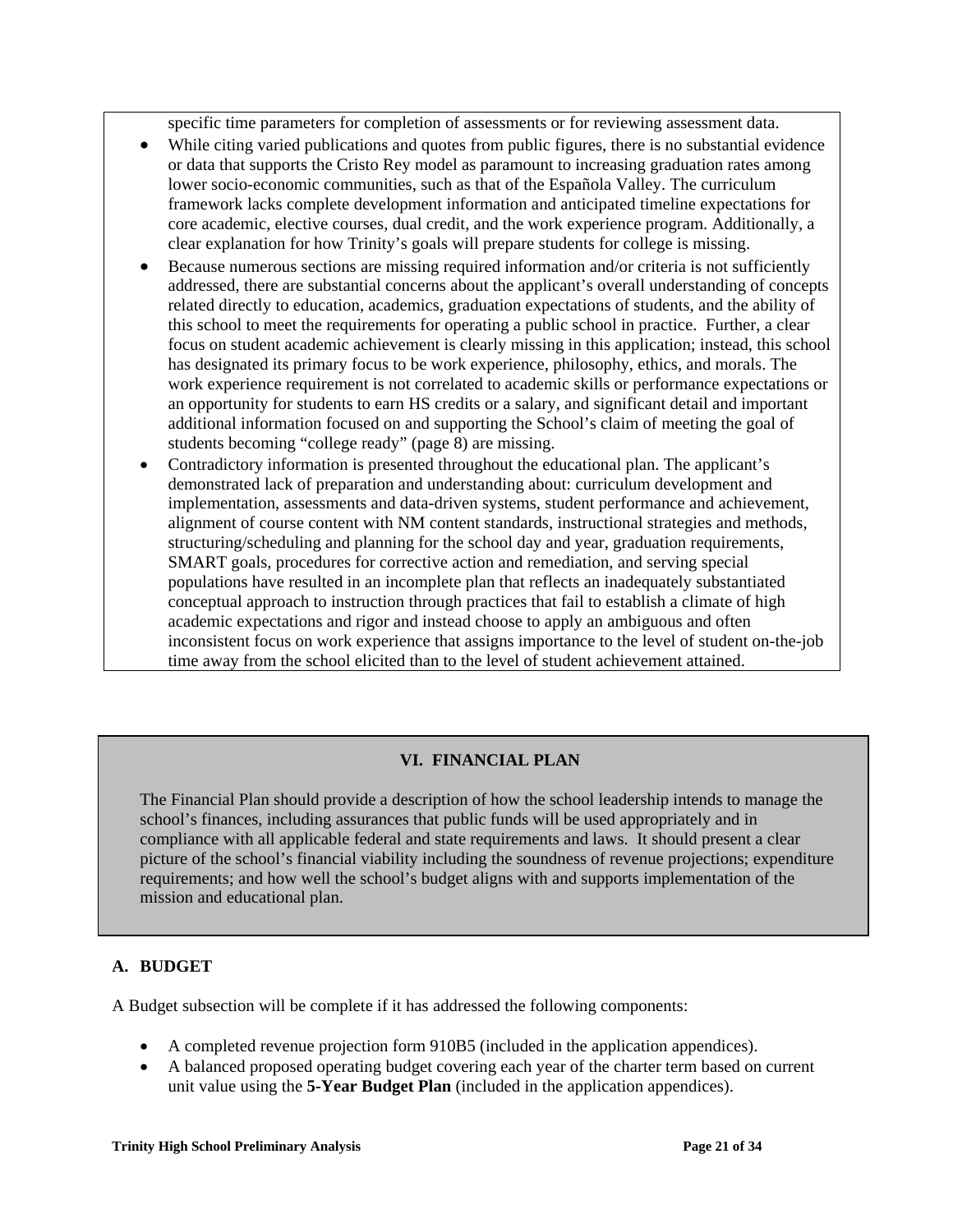- A detailed narrative description of the revenue and expenditure assumptions on which the operating budget is based. The budget narrative should provide sufficient information to fully understand how budgetary figures are determined. The following should be addressed:
	- o major start-up expenses, including staffing and benefits; special education services; facility costs; materials and services; and contracted services; and
	- o spending priorities that align with the school's mission, educational program, management structure, professional development needs, and growth plan.
- A detailed narrative description, including the projected amounts, of all revenue sources other than SEG funding, to include any federal, state, or private funds and/or grants.
- A detailed narrative description of the expenditure assumptions for these other revenue sources.

#### **ANALYSIS: BUDGET Criteria Not Sufficiently Addressed, Concerns & Additional Questions Reference Revenue Projection Form 910B5 Operating Budget** This section lacks significant detail and important additional information to be reasonably comprehensive and raises substantial concern about the applicant's understanding of developing a realistic operating budget to fund all items planned. Specific explanations detailing the breakdown for all items planned to be funded within the varied contract services - - "Related services contracts, Other professional services, Other travel and Other Contract services," cited in the 5-year budget, (Line items #25, #29, #40, and #41 respectively) are missing. • Spending priorities that align with the school's educational program, management and staffing structure, and professional development needs are difficult to discern, and adequate funding to support the myriad of expenses described is missing. Specifically, for the start-up (Year 1) expenses cited on page 46: funding for additional portable classrooms cited in the Facilities narrative (p. 90) for years 4 and 5 but not found in the budget; funding for \$20,000 for cafeteria tables and filing cabinets, etc, is not found in the budget; \$1,000 is budgeted for computers/related equipment and the narrative cites \$45,000 "general and network technology" expenses; \$20,000 is budgeted per the narrative for the SIS and varied software and the budget reflects\$13,000 for software and software licenses; \$45,000 is cited in the narrative to be the principal's salary and the budget reflects \$41,000; \$12,000 is budgeted per the narrative for initial rent for the facility and the budget reflects \$15,000. The narrative on pages 46-47 cites significant facility expenses for kitchen and other equipment to include refrigerator, warming trays, serving utensils, copy machine, safe, computers, etc. Page 90 states that the school has no intention of providing food services in year 1, thus these projected expenses seem unnecessary. This funding is not found in the budget as written. Pages 46 and Appendix D, 5- Year Budget Pages 46-47 and 90 Pages 46-47,51, and 90 Page 47 and Appendix D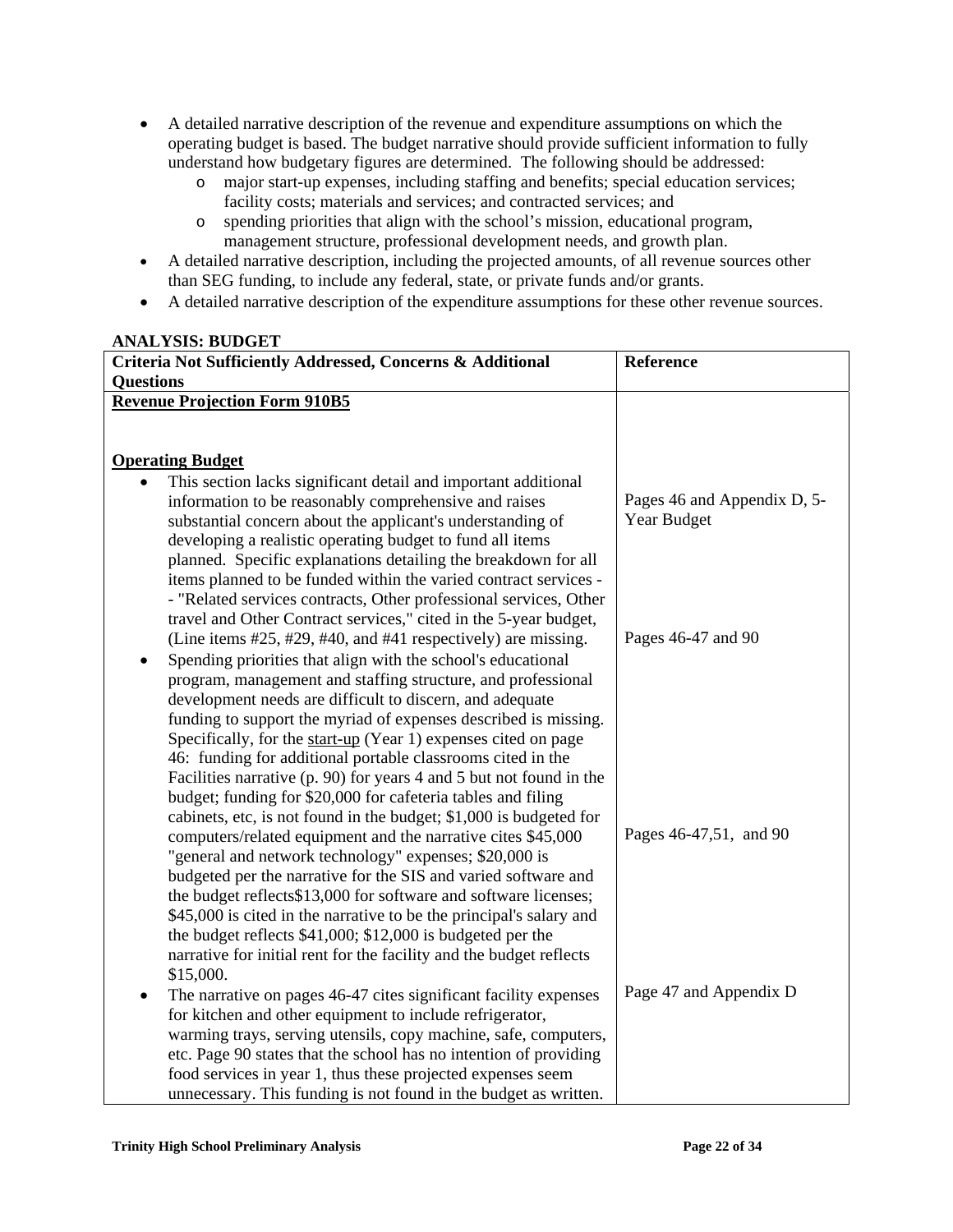|   | Funding for outside academic counseling services (cited on                       |                              |
|---|----------------------------------------------------------------------------------|------------------------------|
|   | page 51) is not found in the 5-year budget.                                      |                              |
|   | Substantial concern is raised about the applicant's                              |                              |
|   | understanding and planning for staff budgeting, specifically for                 | Pages 32, 41, 43, 47 and     |
|   | the Instructional Assistants (IA). A rationale to explain why the                | Appendix C                   |
|   | Year 1 salary for a .5 FTE is \$8,000 and year 2 salaries for 2.5                |                              |
|   | FTE will be \$15,000 each, thus reflecting a decrease in the                     |                              |
|   | salary to be earned. Per the actual 5-year budget, the year 3                    |                              |
|   | salaries will be \$44,000 for 3 FTE, which yet again equates to                  |                              |
|   | another decrease in IA salaries, now \$14,667 per FTE. In year                   |                              |
|   | 4, the per FTE IA salary will be \$15,000 and increases to                       |                              |
|   | \$15,333 in year 5.                                                              |                              |
|   | Substantial concern is raised about the applicant's                              |                              |
|   | understanding and planning for staff budgeting and their ability                 | Pages 10, 11, 29, 30, 33, 34 |
|   | to provide a viable, balanced budget that will adequately serve                  |                              |
|   | students per the proposed educational plan and operational                       |                              |
|   | needs. Specifically, page 47 makes this statement about the                      |                              |
|   | Business Manager, "No salary has been calculated for this                        |                              |
|   | position as it will be contracted." All contracted positions must                |                              |
|   | be budgeted for, and this statement contradicts the applicant's                  |                              |
|   | earlier statement on page 43 that a Business Manager would be                    |                              |
|   | hired and per the Organization Chart before page 61. Line item                   |                              |
|   | #28 reflects a \$50,000 budget item for                                          |                              |
|   | Finance/Bookkeeping/Accounting. The 5-year budget also does                      |                              |
|   | not reflect a salary for a Counselor (page 41); for an ELA                       |                              |
|   | teacher (page 32); for cleaning services (page 52) or for a                      |                              |
|   | Librarian (Attachment A). Additional substantial concern is                      |                              |
|   | expressed that the Custodial position fails to meet minimum                      |                              |
|   | wage salary requirements.                                                        |                              |
|   | Substantial concerns are also raised for the lack of significant                 | Page 48                      |
|   | detail and important additional information per the 5-Year                       |                              |
|   | Budget for years 1-5 to specify:                                                 |                              |
|   | $\triangleright$ Line item 25 cites funding for PD with no clear explanation for |                              |
|   | the specific PD trainings that will be covered in year 1, etc.                   |                              |
|   | Numerous PD plans are cited within the educational plan, to                      |                              |
|   | include, Content Standards, Professional Learning                                |                              |
|   | Communities, Solution Tree, Baldrige, Writing for Success,                       |                              |
|   | curriculum development, and "ongoing professional                                |                              |
|   | development."                                                                    |                              |
| ٠ | Significant detail and rationale are missing to explain why the                  |                              |
|   | School would be paying "to develop the staff as well as assist                   | Pages 39 and 48              |
|   | in providing other charter Schools with training that has been                   |                              |
|   | successful to Trinity."                                                          |                              |
| ٠ | Significant detail and explanation are missing for what                          |                              |
|   | "additional ancillary needs" justify the substantial increase in                 |                              |
|   | "Related Services Contracts" amounts from Year 1 to Year 2.                      |                              |
| ٠ | Substantial concern is raised that the 5-year budget fails to                    |                              |
|   | identify funding for the NMSBA and MAPS assessments to be                        |                              |
|   | purchased. Additionally, equipment and vehicles are budgeted                     | Pages 32 and 49              |
|   | for in the 5-year budget; however, the narrative failed to                       |                              |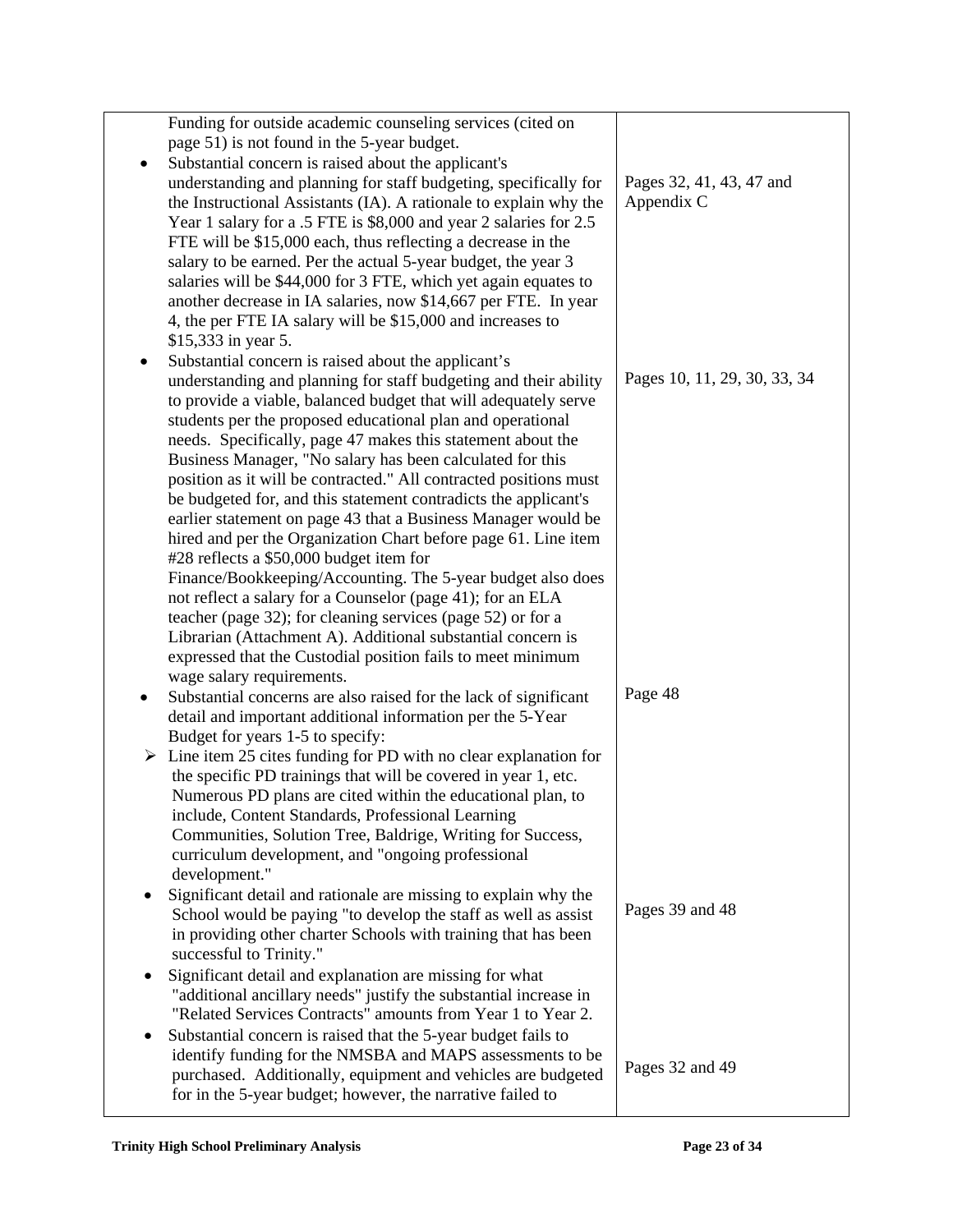| provide detail describing what the actual purchases would be<br>for these items.                                                                                                                                                                                                            |                 |
|---------------------------------------------------------------------------------------------------------------------------------------------------------------------------------------------------------------------------------------------------------------------------------------------|-----------------|
| <b>Revenue and Expenditure Assumptions</b>                                                                                                                                                                                                                                                  |                 |
| The applicant indicated that the school will "contract" with an<br>independent, outside auditor; it is difficult to determine whether<br>the applicant plans to directly contract with the auditor or as<br>part of the PED's contract with an outside auditor. Clarification<br>is needed. | Page 43         |
| <b>Revenue Sources Other Than SEG Funds</b><br>Significant detail is missing that explains what "Lethe School"                                                                                                                                                                              | Pages 51 and 90 |
| Assistance Funds" are and how they would be expended.                                                                                                                                                                                                                                       |                 |
| <b>Expenditure Assumptions for Other Than SEG Funds</b>                                                                                                                                                                                                                                     |                 |
| Significant detail is missing and inadequate funding is budgeted                                                                                                                                                                                                                            |                 |
| in the 5-year plan for the 40 laptops the school plans to<br>purchase and also use for implementation in "the delivery of<br>online services."                                                                                                                                              | Page 51         |
| Significant detail is also missing about the school contracting                                                                                                                                                                                                                             |                 |
| with EPS or through NMCC to provide the online computer<br>services. The details for such contract plans are missing in the<br>education plan, and no formal agreement with either entity is<br>included with the application.                                                              | Page 51         |
| Significant detail and additional important information are<br>missing that specifically identify spending plans for all of the<br>other-than-SEG funding sources. This demonstrates a lack of<br>preparation and raises substantial concern for the applicant's                            | Page 51         |
| ability to adhere to meeting funding requirements in practice.                                                                                                                                                                                                                              |                 |

# **B. FISCAL MANAGEMENT**

A plan for fiscal management subsection will be complete if it has addressed the following components:

- A detailed plan indicating how the charter school will manage its fiscal responsibilities.
- A description of the school's internal control procedures that it will utilize to safeguard assets, segregate its payroll and other check disbursement duties, provide reliable financial information, promote operational efficiency, and ensure compliance with all applicable federal statutes and regulations and state statutes and rules relative to fiscal procedures.
- A description of the manner in which the annual audit of the financial operations of the charter school is to be conducted.

| Criteria Not Sufficiently Addressed, Concerns & Additional | Reference |
|------------------------------------------------------------|-----------|
| <b>Ouestions</b>                                           |           |
| <b>Fiscal Management Plan</b>                              |           |
|                                                            |           |
|                                                            |           |

# **ANALYSIS: FISCAL MANAGEMENT**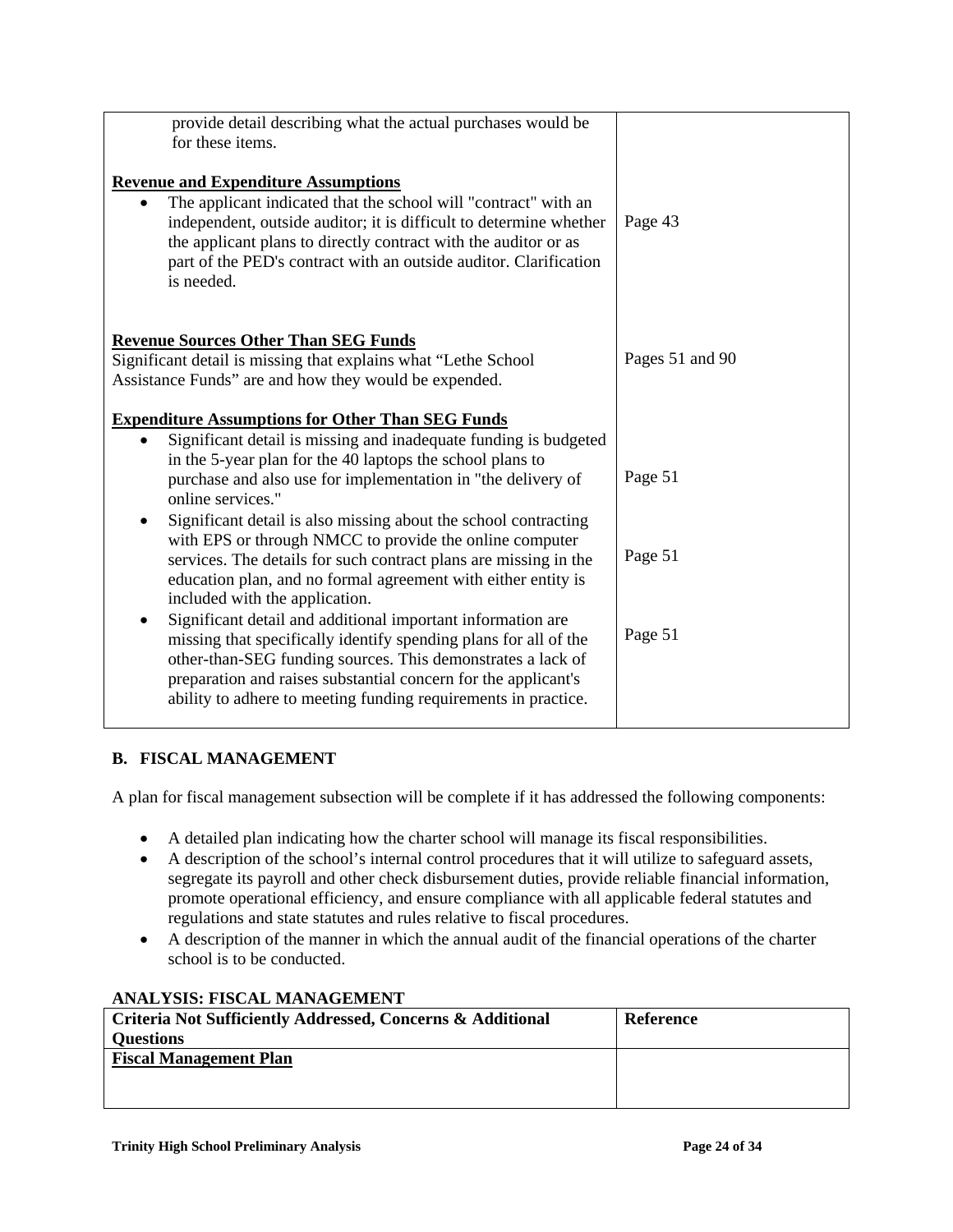| <b>Internal Control Procedures</b>                                                                                                                                                                                                                                                                                                                                         |                                |
|----------------------------------------------------------------------------------------------------------------------------------------------------------------------------------------------------------------------------------------------------------------------------------------------------------------------------------------------------------------------------|--------------------------------|
| Significant detail and specificity explaining who/job position<br>that will be responsible and involved in the segregation of<br>duties are missing for who will receive purchases.<br>Significant detail and important additional information is<br>٠<br>missing about Purchasing protocols; specifically, expected<br>protocols for the use of a debit card are missing. | Pages 55-56<br>Pages 55 and 67 |
| <b>Annual Audit of Financial Operations</b>                                                                                                                                                                                                                                                                                                                                |                                |

# **FINANCIAL PLAN SUMMARY**

Please summarize your analysis of the Financial Plan Summary section of the school's application. Your summary should reflect your overall impression of the section as presented.

| <b>Summary Analysis</b>                                                                             |
|-----------------------------------------------------------------------------------------------------|
| A clear picture of the school's financial viability including the soundness of its 5-year operating |
| budget and other-than SEG revenue and expenditures is incompletely presented. This section lacks    |
| significant detail and important additional information to be reasonably comprehensive and raises   |
| substantial concern about the applicant's understanding of developing a transparent, realistic      |
| operating budget to support implementation of all components proposed in the School's mission and   |
| educational plan.                                                                                   |

# **VII. GOVERNANCE /MANAGEMENT PLAN**

The Governance/Management Plan should provide an understanding of how the school will be governed and managed. It should present a clear picture of the school's governance and management practices, what roles and responsibilities various groups and individuals will have, and how those groups will relate to one another. The Plan should outline how decisions are made at the school site, and provide a convincing picture of the school leadership's capacity to successfully operate the school. In addition, the governing body of a charter school is, first and foremost, publicly accountable for student academic performance and the expenditure of public funds.

# **A. GOVERNANCE /MANAGEMENT STRUCTURE**

The Governance Structure subsection will be complete if it has addressed the following components:

- A description of the over-all school governance and site-based management structure.
- An organizational chart for the school that: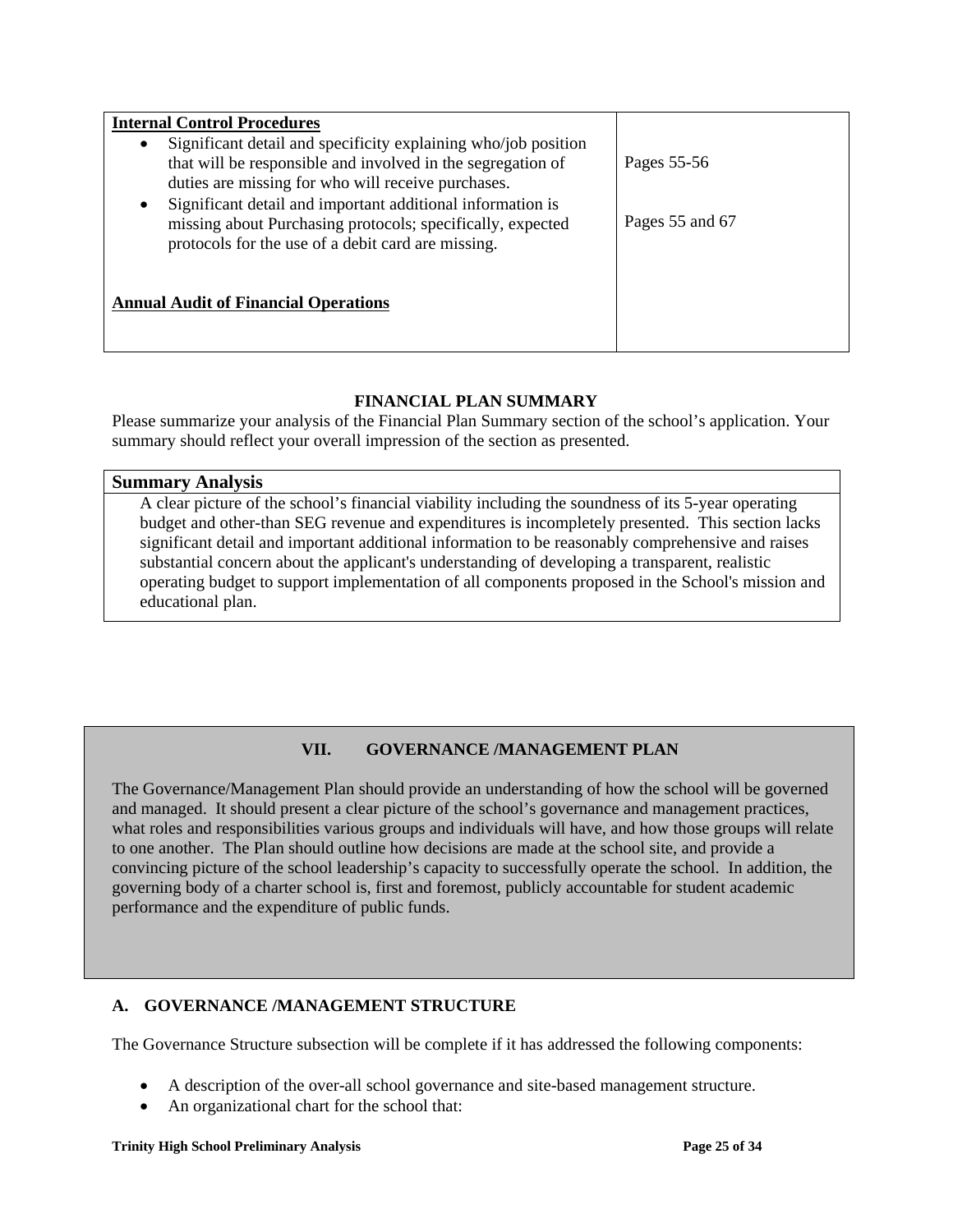- ο illustrates the proposed school site-based personnel reporting structure to the governing body and the relationship of the governing body to the school's leader and administration;
- ο Includes on the chart all proposed administrative/staff positions, parent councils, advisory committees and community groups (if any).
- A narrative description of the chart.

# **ANALYSIS: GOVERNANCE /MANAGEMENT STRUCTURE**

| ARALISIS. OO VERRARGE MARAGEMERI SIROOI ORE                                |                            |
|----------------------------------------------------------------------------|----------------------------|
| Criteria Not Sufficiently Addressed, Concerns & Additional                 | Reference                  |
| <b>Questions</b>                                                           |                            |
| Governance and site-based management structure                             |                            |
| Substantial concern is raised about the applicant's                        | Page 61                    |
| understanding of Governing Board (GB) requirements and their               |                            |
| ability to be compliant with NM statute in practice.                       |                            |
| Specifically, NM statute does not allow for an "Interim Board."            |                            |
| The governing body members identified within this application              |                            |
| who have also signed assurances that they have read and agree              |                            |
| to the terms within this application as submitted are recognized           |                            |
| to be the one and only governing body for Trinity who accept               |                            |
| full board of finance authority and responsibility for this school.        |                            |
| The School may not wait to put together their GB "within 45                |                            |
| days of the first day of the approval of the Charter" and be               |                            |
| selected by an Interim Board.                                              |                            |
| Significant detail is missing and clarification is needed to               |                            |
| clearly identify the correct title for the Head Administrator of           | Page 61 and preceding page |
| this school. Per the organizational chart, the title is "Principal,"       |                            |
| however, page 61 refers to an "Interim Director" who will begin            |                            |
| hiring. Per NM statute, the GB must hire the Principal and only            |                            |
| the Principal may hire staff. (The Interim Director position is            |                            |
| not found in the organizational chart.)                                    |                            |
|                                                                            |                            |
| <b>Organizational chart and narrative description</b>                      |                            |
| All proposed administrative/staff positions, parent councils,<br>$\bullet$ |                            |
| advisory committees, and community groups are not shown in                 | Page preceding page 61     |
| this organizational chart for Trinity. Significant additional              |                            |
| important information and detail about these missing positions             |                            |
| included within the application -- Instructional Assistants,               |                            |
| Nurse, Custodian, Special Education Teacher/Coordinator,                   |                            |
| Librarian, IT Coordinator/Director -- and committees/councils              |                            |
| are omitted from this chart. A demonstrated lack of preparation            |                            |
| and understanding is evident regarding the requirement to                  |                            |
| specifically identify all positions. The organizational chart fails        |                            |
| to identify the specific positions included within the "Other              |                            |
| Program Providers" and "Other Paid Staff."                                 |                            |
| As shown, the GB reports directly to the Española Public<br>$\bullet$      |                            |
| Schools (EPS) and the Business Manager reports to both the                 | Page preceding page 61     |
| Principal and EPS. Substantial concern is raised for the                   |                            |
| applicant's lack of understanding about compliant reporting                |                            |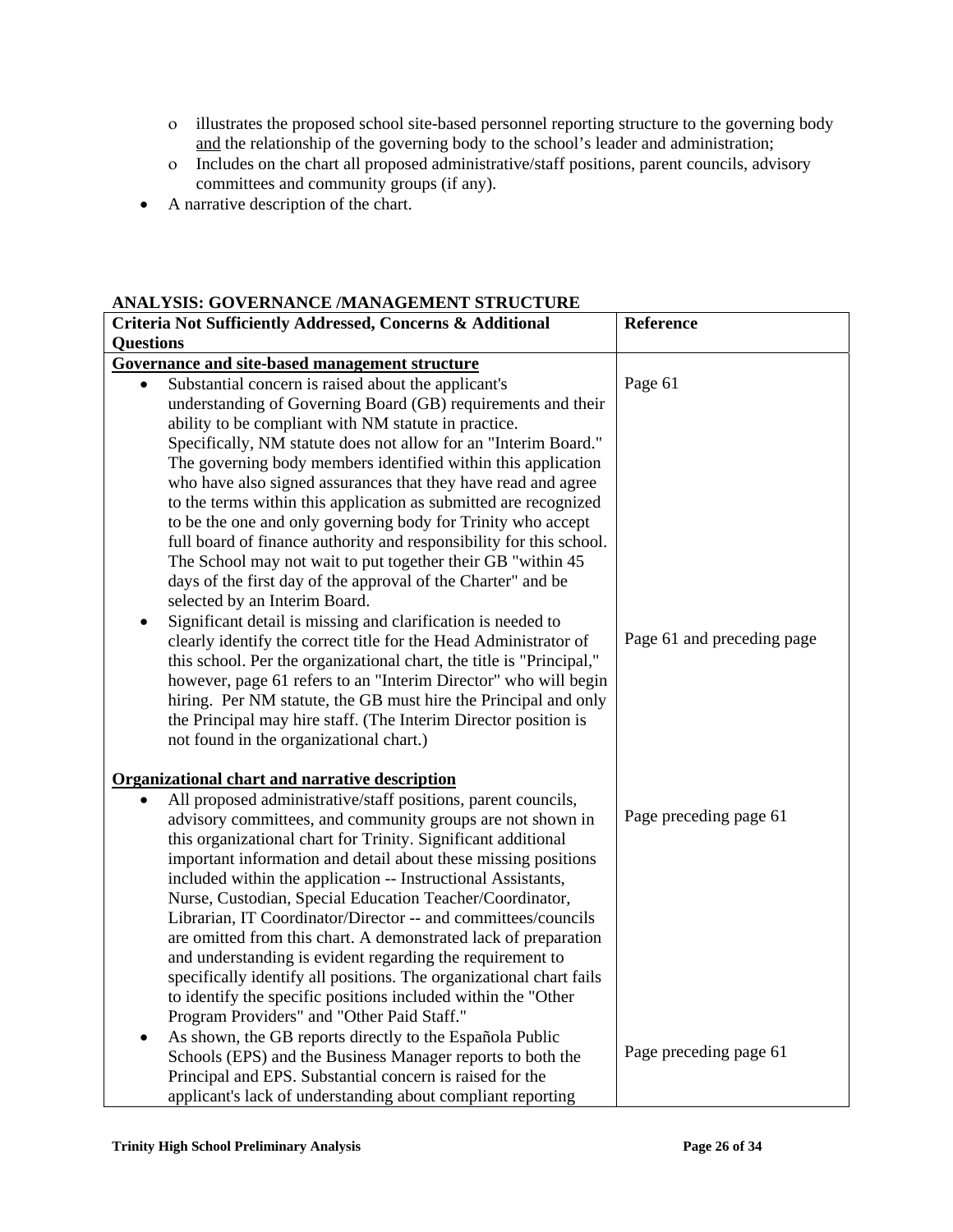| structures for state-chartered schools. Contract services    |  |
|--------------------------------------------------------------|--|
| positions, distinct from employee positions, are not clearly |  |
| identified and differentiated.                               |  |

# **B. DESCRIPTION OF THE GOVERNING BODY**

The Governing Body subsection will be complete if it has addressed the following components:

- Policies and procedures by which the governing body will operate in compliance with all applicable statutes and regulations, including the Open Meetings Act, and that address:
	- o board powers and duties as a whole, individual members, and officers of the governing body;
	- o governing body member recruitment and selection, including the orientation process for new members and ongoing professional development;
	- o the criteria and the process that will be used to select the school's head administrator;
	- o budgeting and operation of the school; and
	- o how decisions will be made.
- A list of each of the members of the school's governing body;
- A brief description of the qualifications of each governing body member.
- An explanation of the nature and extent of staff, families, and the community involvement in the governance of the school, and how they will be notified of the opportunity to participate in the school governance.

# **ANALYSIS: DESCRIPTION OF THE GOVERNING BODY**

| Criteria Not Sufficiently Addressed, Concerns & Additional<br><b>Ouestions</b>                                                                                                                                                                                                                                                 | <b>Reference</b> |
|--------------------------------------------------------------------------------------------------------------------------------------------------------------------------------------------------------------------------------------------------------------------------------------------------------------------------------|------------------|
| <b>Governing Body policies and procedures</b>                                                                                                                                                                                                                                                                                  |                  |
|                                                                                                                                                                                                                                                                                                                                |                  |
| List of governing body members and qualifications<br>The application cites that the governing body will be selected 45 days<br>AFTER the approval of the application, therefore, a list of the School's<br>Governing Body members is nonexistent and missing at this time; only<br>the "Interim" GB member names are provided. | Page 62          |
| Staff, families, and community involvement in governance<br>Significant detail and important additional information are missing for<br>how staff, families, and community will be notified of the opportunity<br>for their participation in school governance.                                                                 | Page 67          |

#### **C. PARTNERSHIPS:** *This section is optional and should be completed if the school has identified a partner organization that is essential to the existence of the charter school, its governance, key instructional, and/or management functions.*

The Partnership subsection will be complete if the following components are included:

- Name of the partner organization.
- Name of the contact person at the partner organization and that person's full contact information.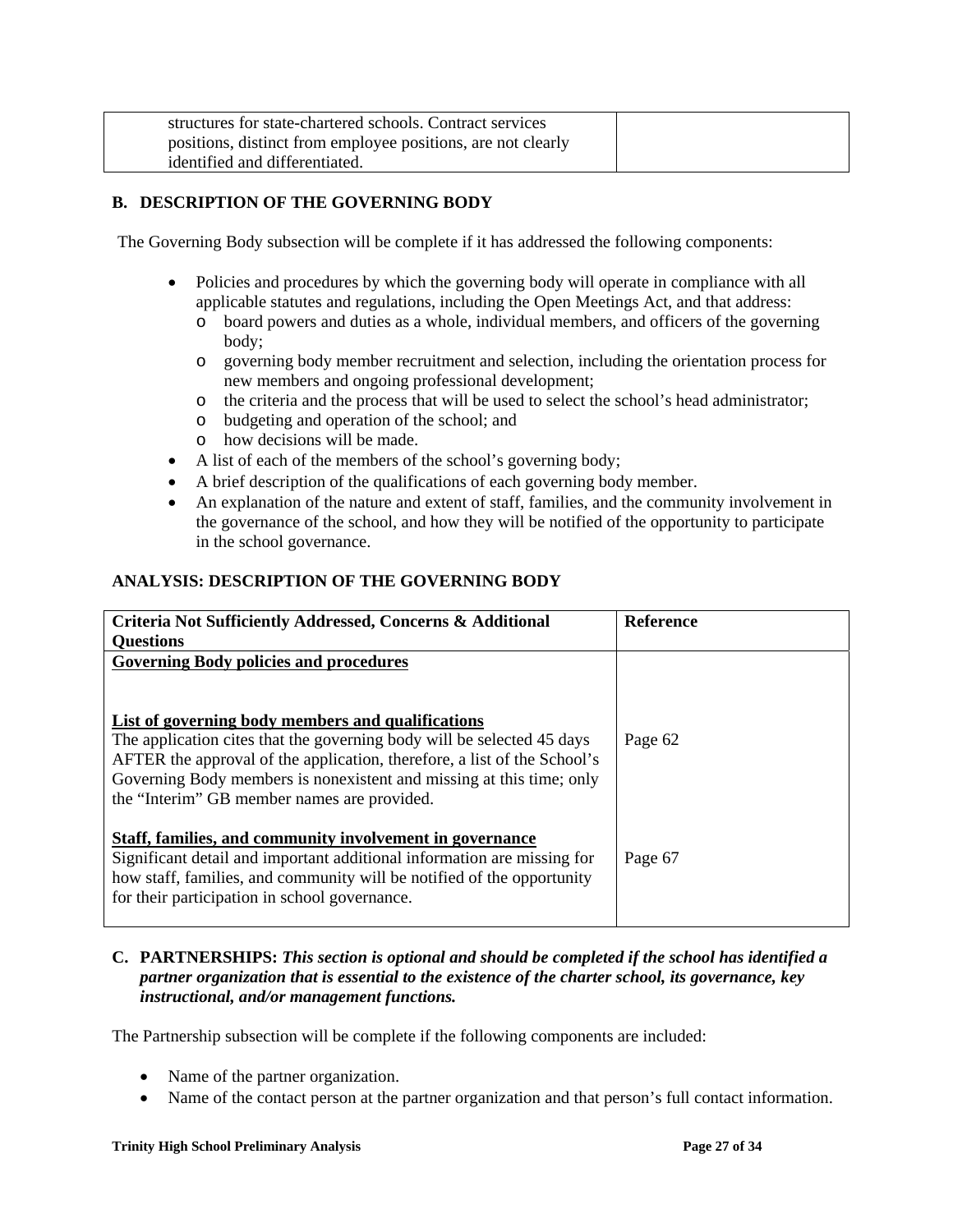- A description of the nature and purpose of the school's partnership with the organization.
- If applicable, an explanation of how the partner organization will be involved in the governance of the school.
- Evidence (in the form of a letter of support or intent to partner) that the school has a formal partnership agreement with the partner organization.

| Criteria Not Sufficiently Addressed, Concerns & Additional                | <b>Reference</b>         |
|---------------------------------------------------------------------------|--------------------------|
| <b>Ouestions</b>                                                          |                          |
| Partner organization and contact information                              |                          |
| The School has provided "pledge letters" from varied organizations and    |                          |
| businesses interested in providing job sites for "volunteer interns" from | Page 68 and Attachment F |
| the school's planned work experience program. It is not clear if the      |                          |
| persons who signed the bottom of these partnership letters are in         |                          |
| positions of authority to sign formal agreement letters/documents that    |                          |
| would bind their specified organization/institution to the purported      |                          |
| partnerships identified.                                                  |                          |
| <b>Nature and purpose of partnership</b>                                  |                          |
| Partner organization involvement with school governance                   |                          |
| <b>Evidence of formal partnership agreement</b><br>See above.             |                          |

### **ANALYSIS: PARTNERSHIPS**

# **D. SCHOOL ORGANIZATIONAL STRUCTURE**

A School Organizational Structure subsection will be complete if the following components are included:

- Based on the organizational chart provided under subsection *A. GOVERNANCE/MANAGEMENT STRUCTURE* above, a description of the site-based management structure at the school and job descriptions that identify key roles, responsibilities and accountability for each staff position listed on the organizational chart will be presented.
- A staffing plan for each year of the first charter term, including the proposed pupil-teacher ratio that supports the educational plan.

# **ANALYSIS: SCHOOL ORGANIZATIONAL STRUCTURE**

| mund roma ochrodd o'ngan ulari riol am o'r nechond                           |                            |
|------------------------------------------------------------------------------|----------------------------|
| <b>Criteria Not Sufficiently Addressed, Concerns &amp; Additional</b>        | <b>Reference</b>           |
| <b>Questions</b>                                                             |                            |
| Description of site-based management structure and job                       |                            |
| descriptions for all organizational chart positions                          |                            |
| Specifically, licensure requirements for professional staff are<br>$\bullet$ | Pages 69-80 & Attachment A |
| missing for the Principal, teachers, IAs, SPED position, and                 |                            |
| Nurse.                                                                       |                            |
| Staffing positions that have been presented and described<br>٠               |                            |
| throughout the application and in the <i>Personnel Policies</i> are          | Attachment A               |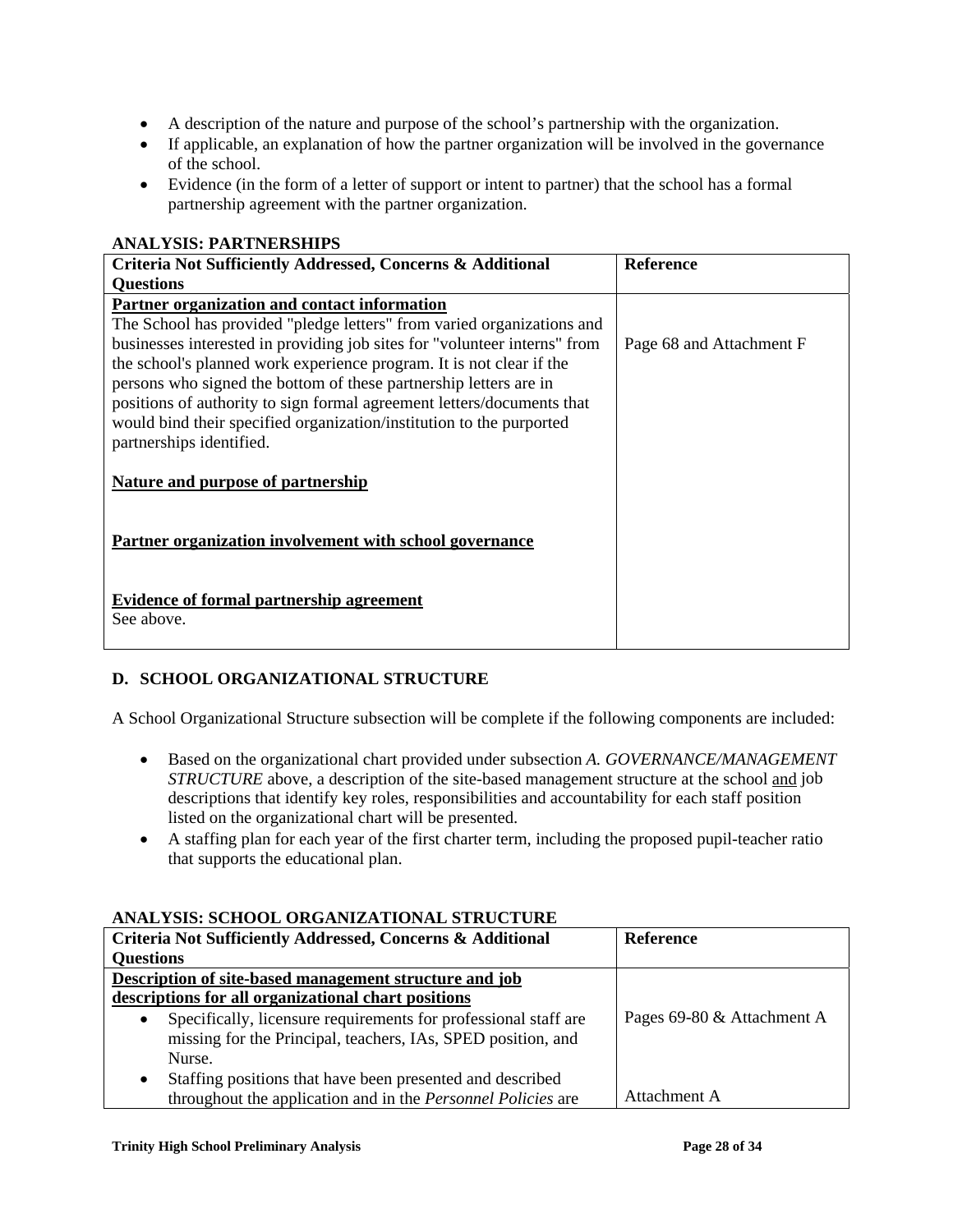| missing from this section. Specific positions with their              |                           |
|-----------------------------------------------------------------------|---------------------------|
| identification of key roles that are missing are the following:       |                           |
| Advisory and Parent Council groups, Librarian, Information            |                           |
| Technology position, Director of Special Programs, and ELA            |                           |
| teacher.                                                              |                           |
|                                                                       |                           |
| <b>Years 1-5 staffing plan with pupil-teacher ratio supporting</b>    |                           |
| educational plan                                                      |                           |
| Significant detail and important additional information is            |                           |
| needed to clarify how 2 teachers will adequately staff the            | Page 80                   |
| proposed educational plan that includes the 4 academic areas,         |                           |
| PE, Health, work experience, and the required electives that all      |                           |
| students must take in philosophy, foreign language and business       |                           |
| to achieve the required 25 graduation credits. It is unclear if the   |                           |
| projected staffing of 8 teachers for these four HS grades will be     |                           |
| adequate to meet the proposed graduation requirements in this         |                           |
| plan.                                                                 |                           |
| The narrative in this section contradicts the planned teacher<br>٠    | Pages 47 and Attachment D |
| FTE per the 5-year operating budget and fiscal section narrative      |                           |
|                                                                       |                           |
| $(p. 47)$ that indicate yr 2 staffing to be 5; yr 3 staffing to be 6, |                           |
| and yrs 4-5 staffing to be 8.                                         |                           |
|                                                                       |                           |

# **E. EMPLOYEE RELATIONS**

An Employee Relations subsection will be complete if the following components are addressed:

- A description of the school's personnel policies and procedures that comply with all applicable federal statutes and regulations, including the School Personnel Act.
- The proposed salary schedules for all employees that comply with the minimum salary requirements as identified in the School Personnel Act.
- A description of the evaluation process for staff that will include evaluation of teachers by a licensed school administrator.
- A description of the school's staff discipline process that provides for due process.

### **ANALYSIS: EMPLOYEE RELATIONS**

| Criteria Not Sufficiently Addressed, Concerns & Additional                                                 | <b>Reference</b>         |
|------------------------------------------------------------------------------------------------------------|--------------------------|
| <b>Questions</b>                                                                                           |                          |
| School's personnel policies and procedures                                                                 |                          |
| Proposed salary schedules for all employees<br><b>Evaluation process for staff</b>                         |                          |
| Substantial concern is raised about the applicant's<br>$\bullet$                                           |                          |
| understanding of the required PED evaluation procedures and                                                |                          |
| forms as part of the 3-tier licensure system. The sample forms<br>provided in Attachment E are inadequate. | Page 82 and Attachment E |
| The required Teacher Mentor program is not addressed in this<br>$\bullet$<br>application.                  |                          |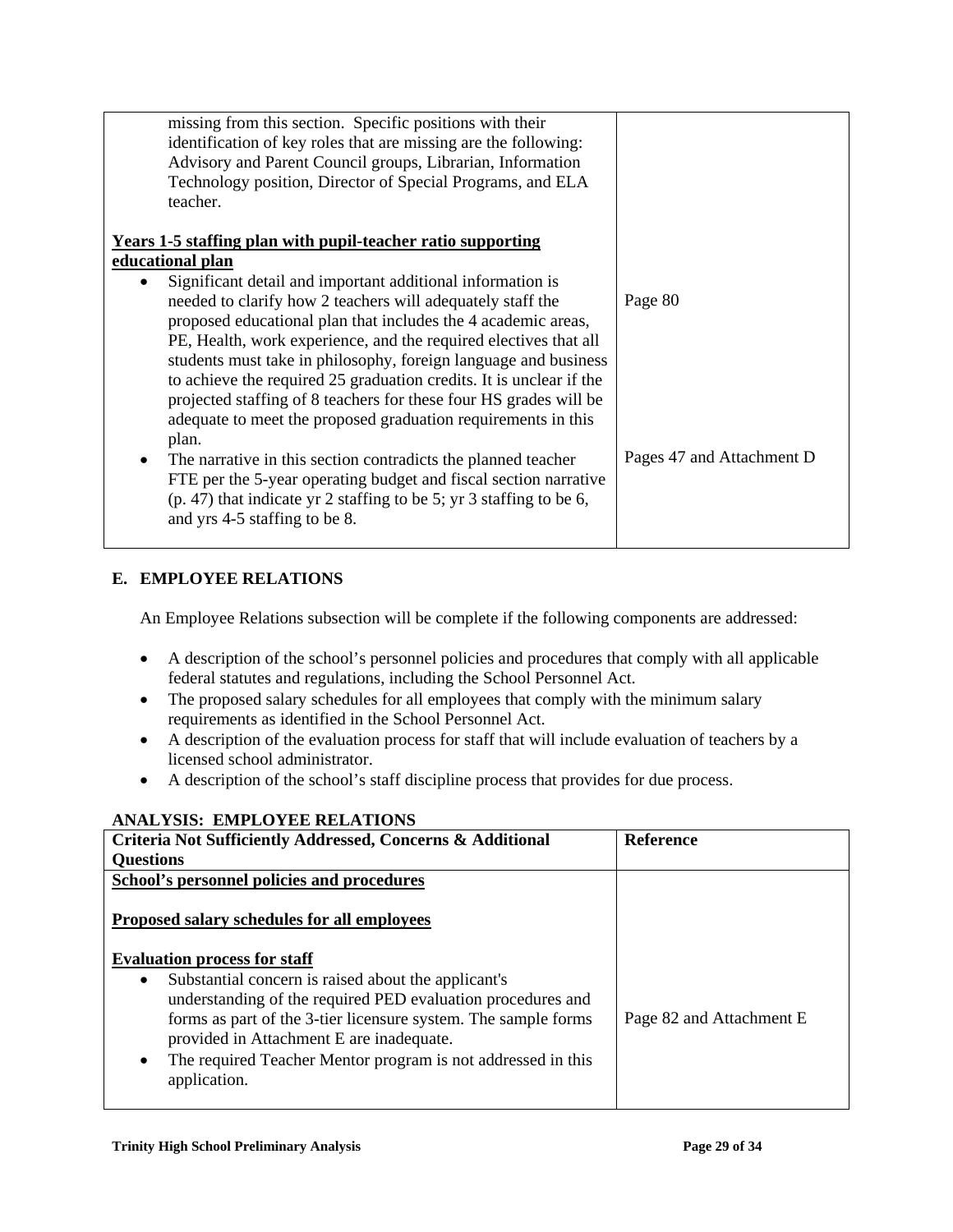| <b>Staff discipline process</b>                                                                                                          |  |
|------------------------------------------------------------------------------------------------------------------------------------------|--|
| It is unclear what process will be used to address personnel who display   Page 85<br>a "chronic lack of cooperation and poor attitude." |  |
|                                                                                                                                          |  |

# **F. STUDENT ENROLLMENT PROCEDURES AND DISCIPLINE POLICY**

A student enrollment procedures and discipline policy section will be complete if the following components are addressed:

- A description of the school's enrollment policies and procedures, including an explanation of the enrollment timeline.
- A lottery process that is in accordance with applicable law.
- A brief description of the proposed student discipline policy that complies with the Student Rights and Responsibilities set forth in the Public Education Department rules and regulations [6.11.2 NMAC] (Note: proposed student discipline procedures are to be included in the Appendices.)

### **ANALYSIS: STUDENT ENROLLMENT PROCEDURES AND DISCIPLINE POLICY**

| Criteria Not Sufficiently Addressed, Concerns & Additional                                                                                                                                                                                                                                                                                                                                                                                       | Reference |
|--------------------------------------------------------------------------------------------------------------------------------------------------------------------------------------------------------------------------------------------------------------------------------------------------------------------------------------------------------------------------------------------------------------------------------------------------|-----------|
| <b>Questions</b>                                                                                                                                                                                                                                                                                                                                                                                                                                 |           |
| <b>School enrollment policies and procedures</b>                                                                                                                                                                                                                                                                                                                                                                                                 |           |
| The applicant states, ". any resident of the Española School<br>$\bullet$<br>District can apply." Limiting the geographic location from<br>which students may enroll is noncompliant with NM charter<br>school law.                                                                                                                                                                                                                              | Page 87   |
| The applicant stated that, ".our policy to make reasonable<br>$\bullet$<br>accommodations for qualified individuals with known<br>disabilities unless doing so would result in lack of appropriate<br>facilities or services or an undue hardship that state and federal<br>laws recognize as just." This practice would be noncompliant<br>with law that requires schools to modify facilities and services<br>to accommodate such individuals. | Page 87   |
| <b>Lottery process</b>                                                                                                                                                                                                                                                                                                                                                                                                                           |           |
| This section addresses some of the criteria but lacks additional<br>$\bullet$<br>important information to be reasonably comprehensive; the<br>lottery process fails to cite specific lottery dates to be held and<br>also fails to state that the school will publish the number of<br>open seats available for each lottery.                                                                                                                    | Page 88   |
| The application states, "All age-appropriate students who are<br>٠<br>eligible to enroll in a New Mexico public school will be eligible<br>to be enrolled in the School." Placing a maximum age<br>requirement/limitation for student enrollment in a charter<br>school would be noncompliant with NM law.                                                                                                                                       | Page 88   |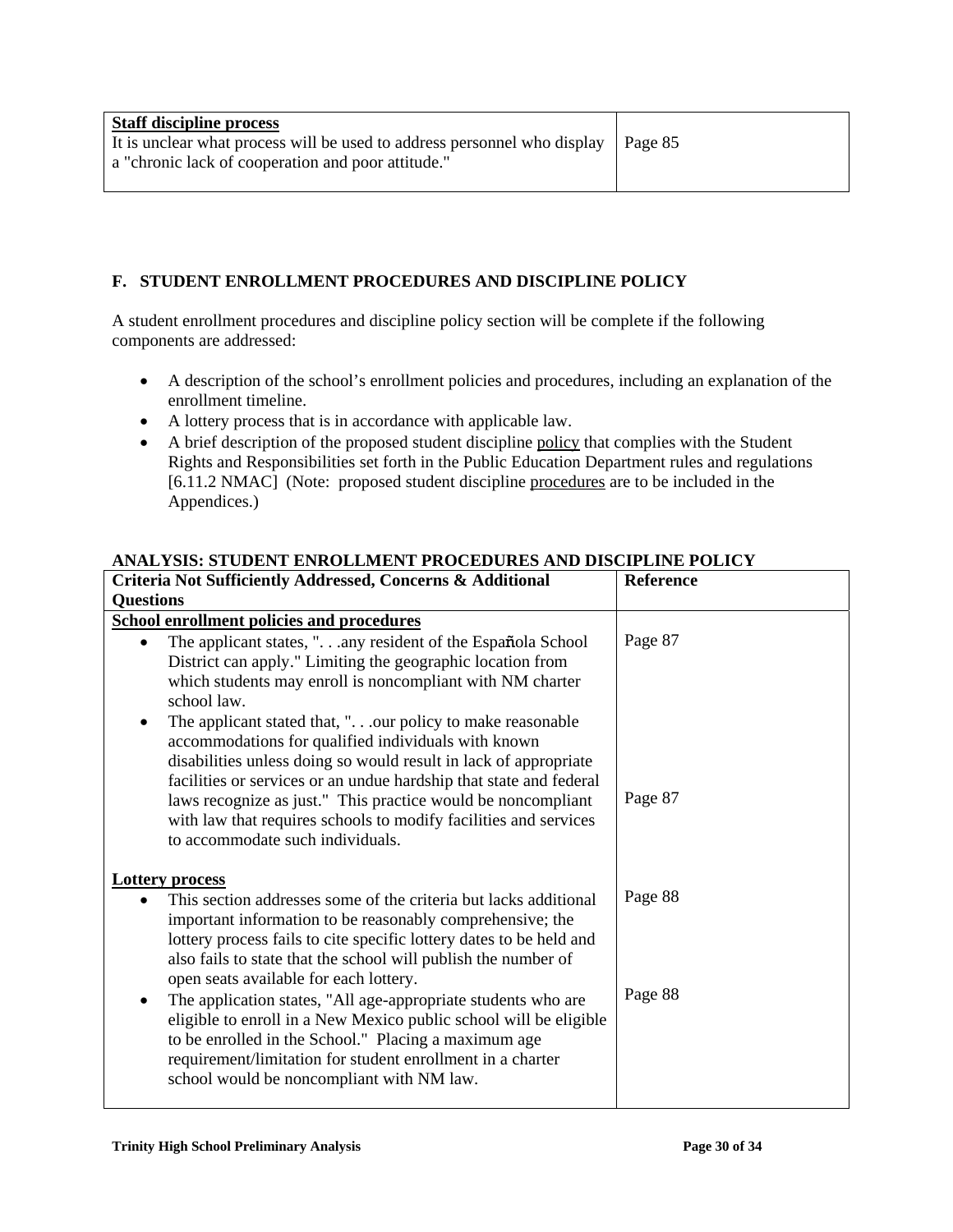| Description of proposed student discipline policy |  |
|---------------------------------------------------|--|
|                                                   |  |
| Proposed student discipline procedures (appendix) |  |
|                                                   |  |

# **G. FACILITIES:**

The facilities plan should demonstrate that the applicant group has carefully considered the school's facilities needs and understands its options for meeting those needs.

*Has the applicant group selected or secured a facility?*  $\boxtimes$  **Yes**  $\Box$  **No** 

*NOTE: Based upon "YES" or "NO", complete the appropriate analysis below.* 

**If "YES"** a Facilities section will be complete if the following components are addressed:

- A description of the proposed facility, including location, size, and layout of space. An explanation of how the facility will support the implementation of the school's educational plan.
- An explanation of the proposed capital outlay needs for the facility, including projected requests for capital outlay assistance for the school.

### **ANALYSIS: FACILITIES – IF "YES"**

| Criteria Not Sufficiently Addressed, Concerns & Additional                 | <b>Reference</b> |
|----------------------------------------------------------------------------|------------------|
| <b>Questions</b>                                                           |                  |
| Description of proposed facility and how facility will support             |                  |
| school's educational plan                                                  |                  |
| Significant detail and additional important information is<br>٠            | Page 90          |
| missing about the layout of space and how this facility will               |                  |
| support the implementation of the school's educational plan.               |                  |
| The budget fails to include projected revenue and expenditure<br>$\bullet$ |                  |
| amounts/plans for the purchase of additional portables in years            | Page 90          |
| 4 and 5.                                                                   |                  |
| Proposed capital outlay needs                                              |                  |
|                                                                            |                  |
|                                                                            |                  |

# **If "NO" a Facilities section will be complete if the following components are addressed:**

- An explanation of the school's needs for a facility that will support the implementation of the school's educational plan, including desired location, size, and layout of space.
- A reasonable plan for identifying and securing an adequate facility.
- An explanation of the proposed capital outlay needs for the facility, including projected requests for capital outlay assistance for the school.

# **ANALYSIS: FACILITIES – IF "NO" --**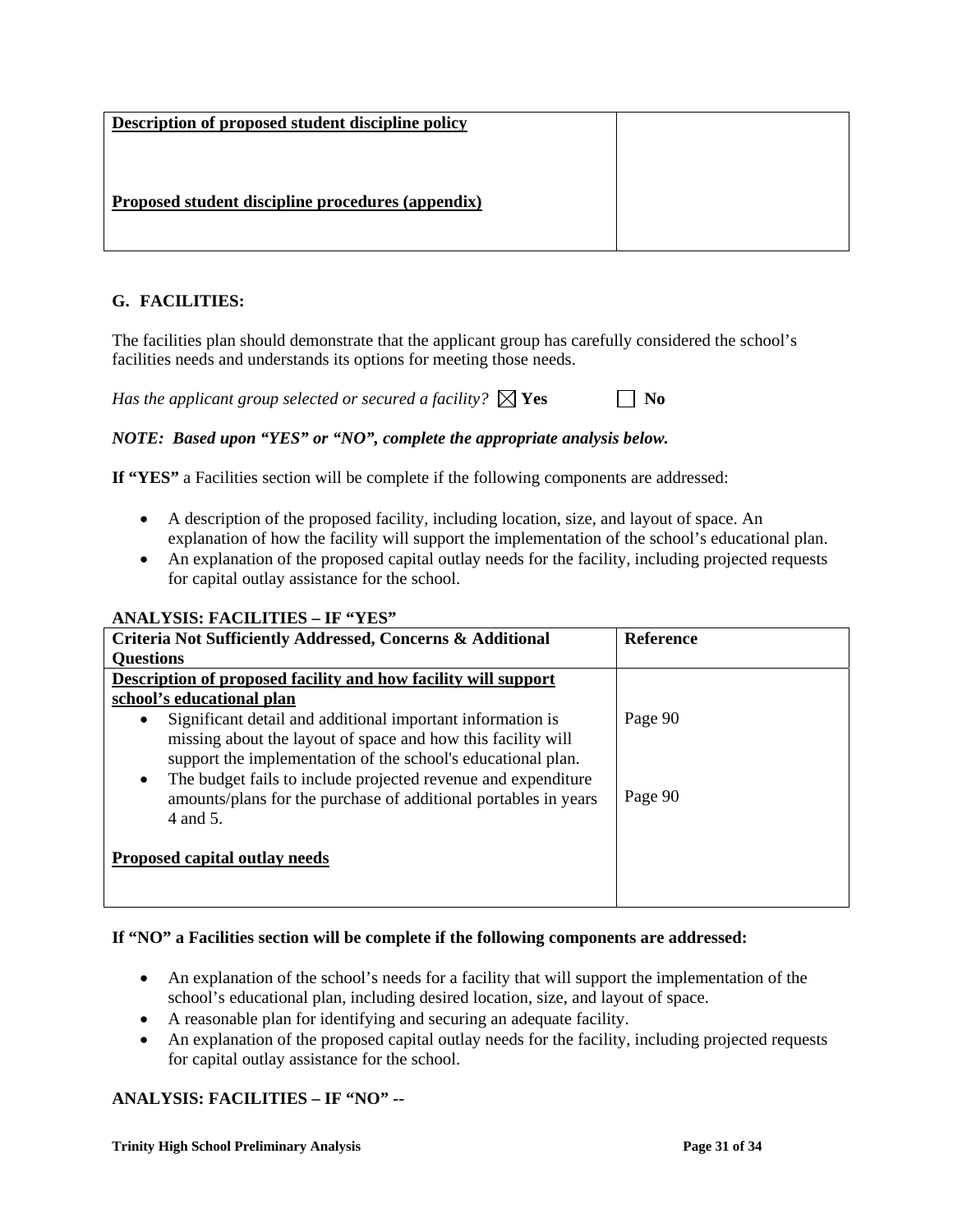| Criteria Not Sufficiently Addressed, Concerns & Additional            | <b>Reference</b> |
|-----------------------------------------------------------------------|------------------|
| <b>Ouestions</b>                                                      |                  |
| Explanation of school's facility needs to support educational plan    |                  |
| Not applicable.                                                       |                  |
| Reasonable plan for identifying and securing adequate facility<br>N/A |                  |
| Proposed capital outlay needs<br>N/A                                  |                  |

# **H. OTHER STUDENT SERVICES**

This section will be complete if the following components are addressed:

- A description of the school's plans for meeting the transportation needs of its students and plans for contracting services for transportation, if applicable.
- A description of the school's plans for meeting the food services needs of its students and plans for contracting services for food services.
- A description of the school's plans for providing student access to other services, including but not limited to counseling and health services and plans for contracting services, if applicable.

| Criteria Not Sufficiently Addressed, Concerns & Additional              | <b>Reference</b> |
|-------------------------------------------------------------------------|------------------|
| <b>Questions</b>                                                        |                  |
| <b>Transportation</b>                                                   |                  |
|                                                                         |                  |
|                                                                         |                  |
| <b>Food Service</b>                                                     |                  |
|                                                                         |                  |
|                                                                         |                  |
| <b>Student access to other services</b>                                 |                  |
| This information is contradictory to prior sections indicating that the | Page 41          |
| school will hire a Counselor and Nurse.                                 |                  |
|                                                                         |                  |

# **ANALYSIS: Other Student Services**

# **GOVERNANCE / MANAGEMENT PLAN SUMMARY**

Please summarize your analysis of the Governance/Management Plan Summary section of the school's application. Your summary should reflect your overall impression of the section as presented.

| <b>Summary Analysis</b> |                                                                                                |  |  |
|-------------------------|------------------------------------------------------------------------------------------------|--|--|
| $\bullet$               | The Governance/Management Plan should provide an understanding of how the school will be       |  |  |
|                         | governed and managed. Substantial concern is raised about the applicant's understanding of     |  |  |
|                         | Governing Board requirements and their ability to be compliant with NM statute in practice. An |  |  |
|                         | Interim Board is not allowed per NM statute.                                                   |  |  |
| $\bullet$               | The governance plan should present a clear picture of the school's governance and management   |  |  |
|                         | practices, what roles and responsibilities various groups and individuals will have, and how   |  |  |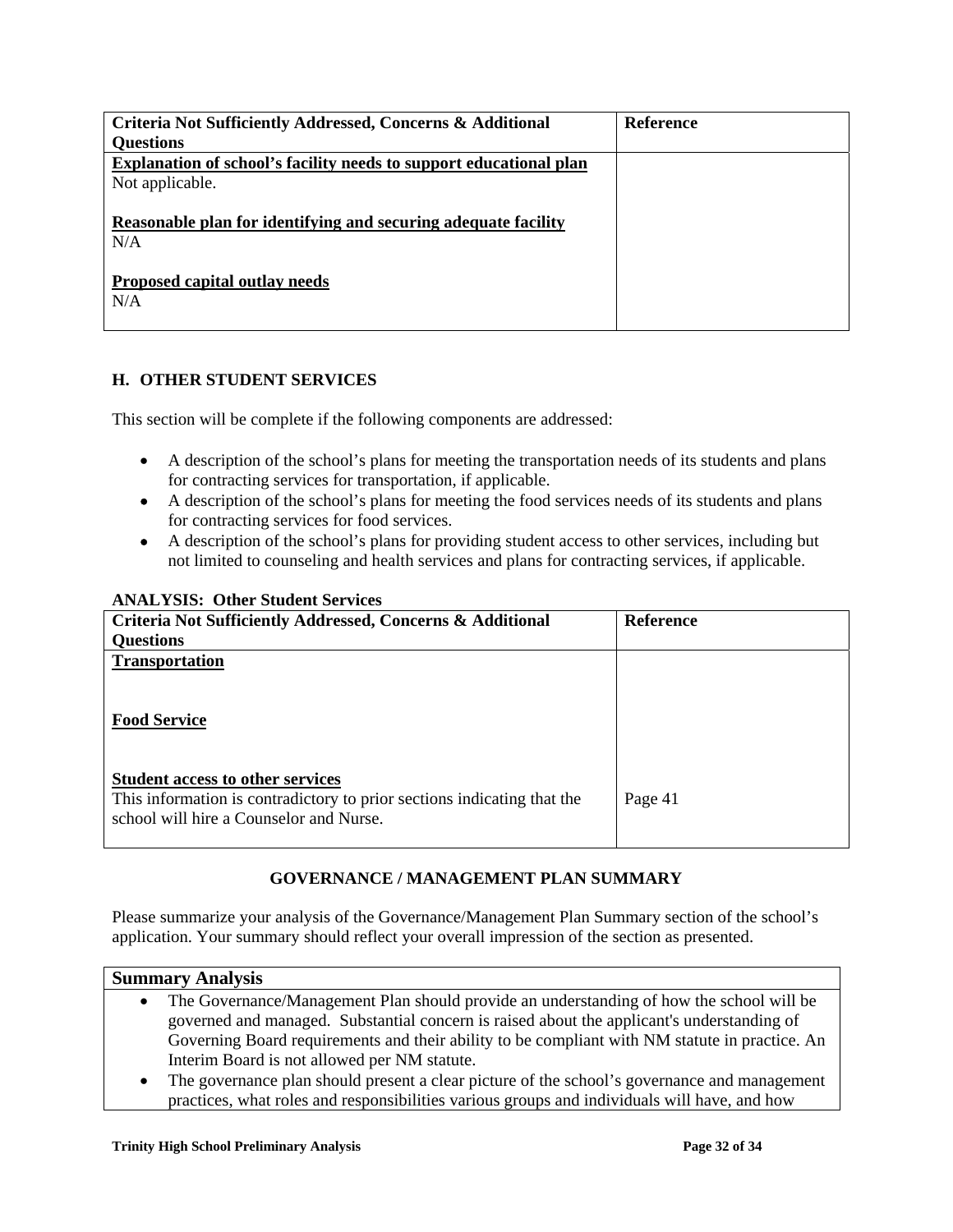those groups will relate to one another. All proposed administrative/staff positions, parent councils, advisory committees, and community groups are not shown in the organizational chart for Trinity.

- The Plan should outline how decisions are made at the school site and provide a convincing picture of the school leadership's capacity to successfully operate the school. Concern is expressed for the tentative structure that is proposed, i.e., in November, an Interim Director will first be contracted to hire the Principal and begin contracting with potential staff members. This demonstrates a lack of understanding of the governance relationship required for charter schools.
- The applicant failed to address the required PED teacher evaluation procedures and forms as required in the 3-tier licensure system.
- Significant detail and additional important information is missing about the layout of space and how this facility will support the implementation of the school's educational plan.
- Significant detail and important additional information is needed to clarify how two teachers will adequately staff the proposed educational plan that includes the four core academic content areas plus PE, Health, work experience, and the required electives that all students must take in philosophy, foreign language and business to achieve the required 25 graduation credits required by Trinity. Substantial concern is raised that the projected staffing to eight teachers for these four HS grades will be adequate to meet the proposed graduation requirements in this plan and still maintain the 20:1 student/teacher ratios in all classes.

# **VIII. REQUIREMENTS**

The Requirements section of the application addresses the necessary arrangements that school leaders must make to define the respective legal liability and responsibility of the governing body and the Public Education Department. These requirements include, but are not limited to, securing appropriate insurance coverage and identifying waivers that will be sought by the school from the Public Education Department.

# **A. LEGAL LIABILITY AND INSURANCE COVERAGE:**

The legal liability and insurance coverage section will be complete if contains:

• A statement that the charter school will participate in the public school insurance authority and will comply with all applicable rules of that authority.

# **ANALYSIS: LEGAL LIABILITY AND INSURANCE COVERAGE**

| Criteria Not Sufficiently Addressed Concerns & Additional | <b>Reference</b> |
|-----------------------------------------------------------|------------------|
| <b>Ouestions</b>                                          |                  |
| Statement of public school insurance participation        |                  |
|                                                           |                  |
|                                                           |                  |

# **B. WAIVERS**